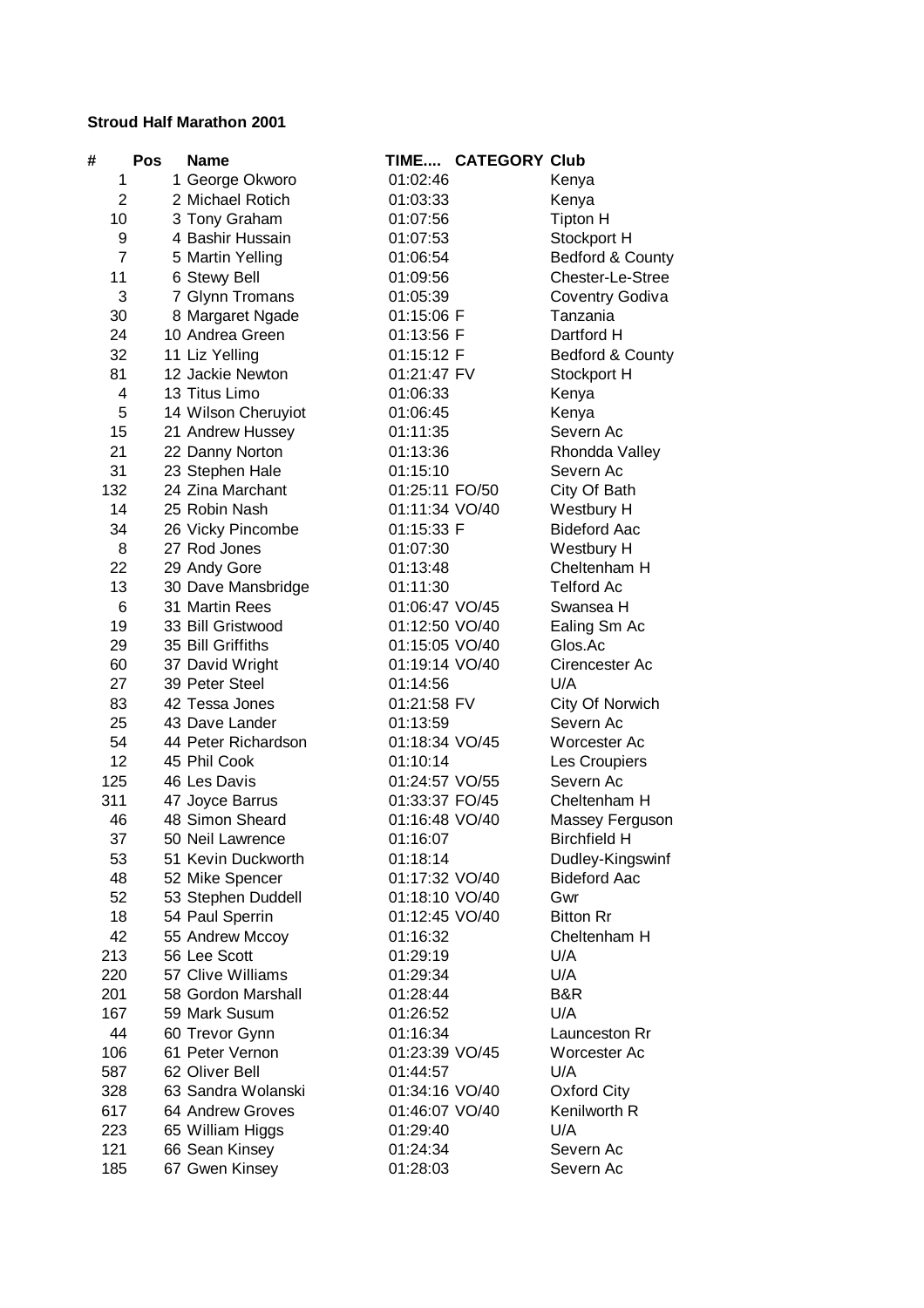| 365  | 68 Jamie White       | 01:36:07 VO/40 | Stroud Ac               |
|------|----------------------|----------------|-------------------------|
| 308  | 69 Rob Carr          | 01:33:23       | Kenilworth R            |
| 729  | 70 Lee Marshall      | 01:50:01       | Sd                      |
| 516  | 71 P Cotman          | 01:42:13       | Penarth & Dinas         |
| 419  | 72 Kevin Gord        | 01:38:31       | U/A                     |
| 324  | 73 Brioney Lloyd     | 01:34:11 F     | <b>Bourton Rr</b>       |
| 519  | 74 Jackie Nisbet     | 01:42:23 F     | <b>Stratford Ac</b>     |
| 323  | 76 Terence Bedington | 01:34:10 VO/50 | U/A                     |
| 533  | 77 Malcolm King      | 01:43:01 VO/40 | Highworth Rc            |
| 47   | 79 Ken O'Neill       | 01:17:00 VO/40 | Severn Ac               |
|      | 80 Michael Leather   | 01:46:31       | Cheltenham H            |
| 636  |                      |                | Cheltenham H            |
| 62   | 81 Martin Ford       | 01:19:45 VO/55 |                         |
| 691  | 82 Tony Hewson       | 01:48:28 VO/60 | <b>Ludlow Runners</b>   |
| 485  | 83 Stephen Mansfield | 01:40:42       | Stroud Ac               |
| 526  | 84 Robert Bell       | 01:42:34 VO/50 | <b>Hogweed Trotters</b> |
| 96   | 85 Nick Langridge    | 01:23:08 VO/45 | Thornbury Rc            |
| 272  | 86 Paul Nutting      | 01:31:50 VO/50 | Thornbury Rc            |
| 277  | 87 Judy Nutting      | 01:32:06 FO/45 | Thornbury Rc            |
| 630  | 88 Andy Hart         | 01:46:27       | Coventry Godiva         |
| 203  | 89 Peter Jones       | 01:28:52 VO/50 | <b>Telford H</b>        |
| 161  | 90 Dean Thornton     | 01:26:48       | Westbury H              |
| 290  | 91 Mandy Russ        | 01:32:43 FV    | Stroud Ac               |
| 378  | 103 Simon Frampton   | 01:36:44 VO/50 | Gwr                     |
| 1132 | 104 Helen Kasmaty    | 02:14:04 F     | U/A                     |
| 702  | 105 Sandra Aitken    | 01:48:51 FO/40 | Fife Ac                 |
| 84   | 106 Bruce Aitken     | 01:22:04 VO/40 | Fife Ac                 |
| 447  | 109 Allan Coldicott  | 01:39:27 VO/45 | Stratford Ac            |
| 273  | 113 Martin Foster    | 01:31:52 VO/45 | Rowheath Ac             |
| 665  | 115 Paul Beeston     | 01:47:20       | Sd                      |
| 548  | 118 Julie Schubert   | 01:43:32 FO/40 | <b>Tetbury Royals</b>   |
| 326  | 120 Chick Wilson     | 01:34:13 VO/40 | Sd                      |
| 327  | 121 Stephen Clark    | 01:34:13       | Worcester Jogger        |
| 764  | 122 John Burridge    | 01:51:04 VO/45 | <b>Rrc</b>              |
| 73   | 123 Mark Emes        | 01:20:52 VO/40 | <b>Bitton Rr</b>        |
| 1016 | 124 Tracey Snell     | 02:02:36 F     | Sd                      |
| 864  | 127 Timothy Wilkins  | 01:55:34       | Sd                      |
| 555  | 128 David Osborne    | 01:43:51 VO/40 | Sd                      |
| 736  | 131 Phil Henshaw     | 01:50:14       | U/A                     |
| 183  | 133 Stephen Jones    | 01:28:01 VO/50 | Thornbury Rc            |
| 666  | 134 Dianne Jones     | 01:47:24 FO/45 | Thornbury Rc            |
| 113  | 135 Chris Workman    | 01:24:00       | U/A                     |
| 649  | 136 Sean Petralia    | 01:46:50       | Glos.Ac                 |
| 674  | 137 Jackie Hobday    | 01:47:43 FO/45 | Angels                  |
| 466  | 139 Mick Warner      | 01:39:56 VO/55 | <b>Stratford Ac</b>     |
| 360  | 141 Jonathan King    | 01:35:58       | Sd                      |
| 396  | 142 Edward Rozier    | 01:37:32 VO/40 | <b>Bourton Rr</b>       |
| 233  | 146 David Adams      | 01:29:59       | Cheltenham H            |
| 1152 | 147 Annette Robinson | 02:16:11 F     | Kenilworth R            |
| 581  | 151 Clare Farmiloe   | 01:44:46 F     | Sd                      |
| 1166 | 156 Alan Phillips    | 02:19:16 VO/60 | <b>Rrc</b>              |
| 305  | 157 Emma Castle      | 01:33:16 F     | Gwr                     |
| 711  | 159 Desiree Beer     | 01:49:14 FO/45 | <b>Almost Athletes</b>  |
| 523  | 160 James Heal       | 01:42:28       | U/A                     |
| 949  | 161 Elizabeth Heal   | 01:58:32 F     | U/A                     |
| 111  | 167 Edward Collier   | 01:23:48 VO/40 | Cheltenham H            |
|      |                      |                |                         |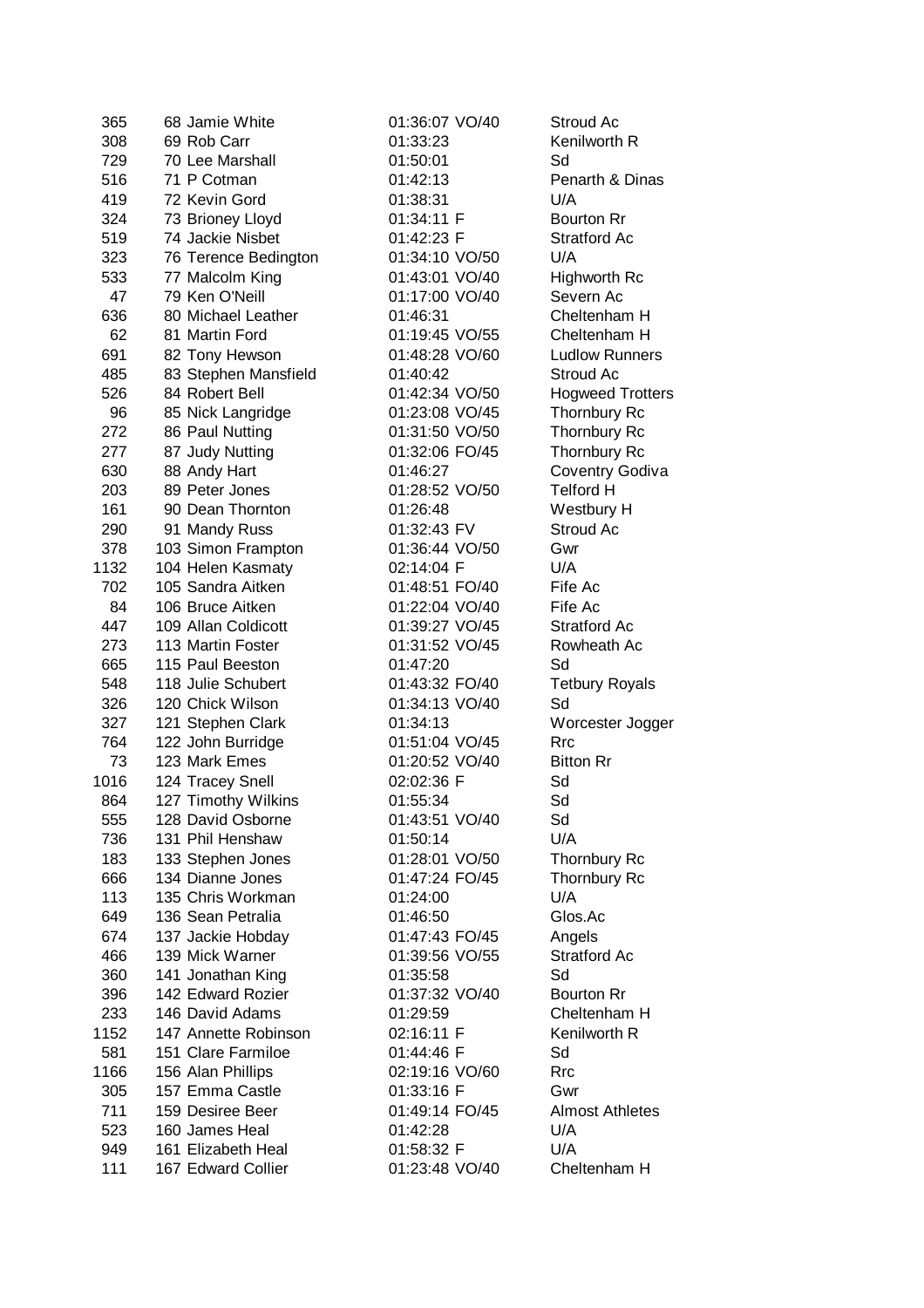| 509  | 168 Stephen Payne          | 01:41:54       | U/A                     |
|------|----------------------------|----------------|-------------------------|
| 440  | 169 David Earley           | 01:39:13 VO/45 | Avon Valley R           |
| 17   | 170 Samuel Weekes          | 01:12:35       | Exeter H                |
| 370  | 171 Nigel Bennett          | 01:36:25 VO/45 | U/A                     |
| 1137 | 177 Sarah Langton          | 02:14:28 F     | Sd                      |
| 508  | 178 Lee Shorter            | 01:41:46       | U/A                     |
| 1136 | 179 Damien Strogen         | 02:14:18       | U/A                     |
| 933  | 180 Ian Phillips           | 01:57:59       | U/A                     |
| 1058 | 181 Ken White              | 02:06:05 VO/45 | U/A                     |
| 1015 | 182 John Hubbard           | 02:02:35       | U/A                     |
| 1196 | 185 David King             | 02:25:00       | U/A                     |
| 202  | 186 Martin Challinor       | 01:28:48       | U/A                     |
| 1018 | 187 David Parker           | 02:02:52       | U/A                     |
| 869  | 188 Rob Walker             | 01:55:49       | U/A                     |
| 1088 | 191 Penny Clapham          | 02:08:33 FO/50 | <b>Womens Running N</b> |
| 1127 | 193 David Armstrong        | 02:13:29 VO/40 | Penny Lane Strid        |
| 1070 | 194 Matthew Richardson     | 02:07:03       | U/A                     |
| 1069 | 195 Claire Richardson      | 02:07:03 F     | U/A                     |
| 313  | 196 Iain Summers           | 01:33:51       | U/A                     |
| 945  | 197 Michael Carter         | 01:58:25 VO/45 | U/A                     |
| 812  | 198 Christopher Jurevicius | 01:53:01 VO/45 | Sd                      |
| 318  | 199 Robert Turner          | 01:33:59 VO/45 | <b>Bitton Rr</b>        |
| 976  | 200 Jo Walters             | 01:59:40 FO/40 | Angels                  |
| 623  | 202 Paul Watmore           | 01:46:17       | U/A                     |
| 1212 | 203 Mark Nicholson         | 02:29:25       | U/A                     |
| 240  | 205 Jonathan Phillips      | 01:30:23 VO/40 | <b>Bitton Rr</b>        |
| 852  | 206 Sarah Stephens         | 01:55:09 F     | Sd                      |
| 498  | 207 Phil Smith             | 01:41:14 VO/45 | U/A                     |
| 457  | 209 Gordon Lewis           | 01:39:41 VO/50 | <b>Bitton Rr</b>        |
| 1225 | 211 Steve Cross            | 02:34:00       | U/A                     |
| 836  | 212 Roland Ewin            | 01:54:10 VO/55 | U/A                     |
| 278  | 213 Jeremy Parsons         | 01:32:07 VO/50 | U/A                     |
| 358  | 214 Dympna Williams        | 01:35:47 FO/40 | Angels                  |
| 842  | 215 Mark Wilson            | 01:54:37       | U/A                     |
| 957  | 216 Royston Woodcock       | 01:58:56       | U/A                     |
| 386  | 217 Mark Banfield          | 01:37:12       | U/A                     |
| 248  | 218 Robert Maull           | 01:30:45       | <b>Stratford Ac</b>     |
| 566  | 220 Janet Phillips         | 01:44:17 FO/40 | U/A                     |
| 875  | 221 Jack Phillips          | 01:56:11 VO/45 | U/A                     |
| 902  | 222 Nicola Grellier        | 01:57:01 FV    | Sd                      |
| 778  | 223 Natalie Martin         | 01:51:31 F     | <b>Bitton Rr</b>        |
| 987  | 226 Frank Barnsley         | 02:00:18 VO/55 | U/A                     |
| 114  | 227 John Barnsley          | 01:24:09       | U/A                     |
| 843  | 228 Malcolm Sutton         | 01:54:43 VO/45 | Fry Club Joggers        |
| 1158 | 229 Mike Walker            | 02:17:25 VO/50 | U/A                     |
| 495  | 231 Beth Rougier           | 01:41:00 F     | U/A                     |
| 438  | 232 Nigel Ashman           | 01:38:58       | U/A                     |
| 701  | 235 Alistair Don           | 01:48:50       | U/A                     |
| 562  | 236 Frank Scott-Ashe       |                | U/A                     |
|      |                            | 01:44:06       |                         |
| 920  | 241 Marc Greenslade        | 01:57:31       | U/A                     |
| 349  | 243 Stephen Hill           | 01:35:23 VO/45 | Plymouth H              |
| 772  | 244 Dale Wilde             | 01:51:21 VO/45 | U/A                     |
| 221  | 245 Bill Muller            | 01:29:35 VO/55 | East Cornwall H         |
| 1052 | 247 Matthew Clifford       | 02:05:34       | Sd                      |
| 950  | 248 Elizabeth Russell      | 01:58:35 F     | <b>Rrc</b>              |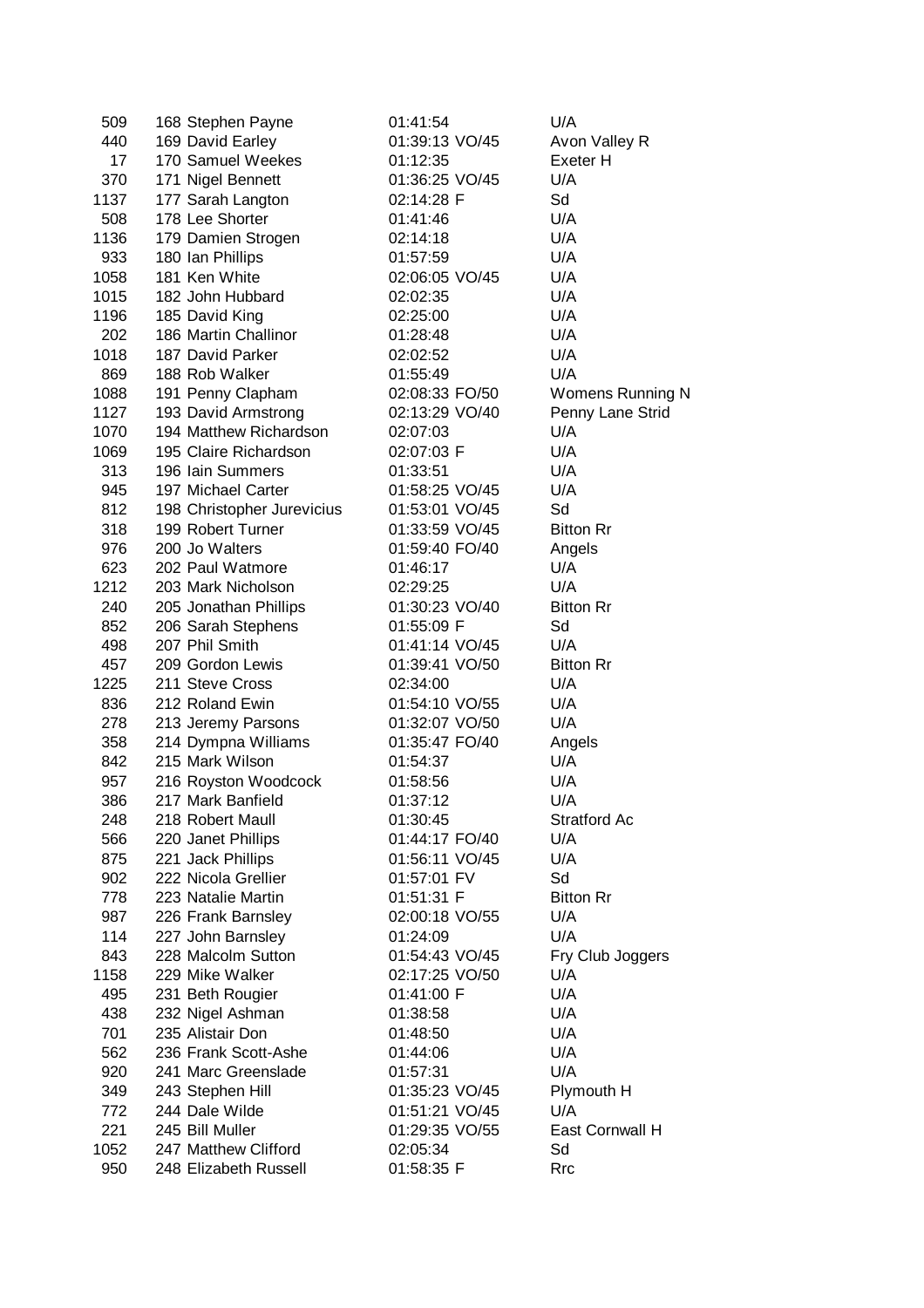| 919  | 249 Catherine Rees     | 01:57:31 F     | U/A                    |
|------|------------------------|----------------|------------------------|
| 918  | 251 Phillip Rees       | 01:57:31 VO/55 | U/A                    |
| 697  | 252 Lucien Campbell    | 01:48:38       | U/A                    |
| 727  | 255 Carol Clarke       | 01:50:00 FO/50 | Cirencester Ac         |
| 1253 | 256 Hazel Kelly        | 03:05:40 FO/50 | U/A                    |
| 978  | 257 Paula Ramsey       | 01:59:47 FV    | U/A                    |
| 585  | 258 Mark Ramsey        | 01:44:52 VO/40 | U/A                    |
| 418  | 259 George Colborne    | 01:38:30 VO/55 | Fry Club Joggers       |
| 755  | 260 Jane Selby         | 01:50:53 FV    | Cheltenham H           |
| 818  | 261 John Black         | 01:53:26       | U/A                    |
| 1029 | 262 John Devaney       | 02:03:40       | U/A                    |
| 464  | 264 Max Williams       | 01:39:52       | U/A                    |
| 923  | 265 Philip Stacey      | 01:57:39 VO/40 | <b>Rrc</b>             |
| 927  | 266 Erica Marriage     | 01:57:45 F     | U/A                    |
| 1180 | 268 Julian Phelps      | 02:20:52       | U/A                    |
| 1182 | 269 Maureen Mackenzie  | 02:21:10 FO/50 | Thornbury Rc           |
| 426  | 270 Matthew Townsend   | 01:38:40       | Les Croupiers          |
| 488  | 272 Christopher Rees   | 01:40:50 VO/40 | U/A                    |
| 1046 | 273 Hedley Proctor     | 02:05:16       | U/A                    |
| 1009 | 274 Ian Hansed         | 02:02:11       | Sd                     |
| 1226 | 275 Neil Lavis         | 02:34:01 VO/40 | U/A                    |
|      | 279 Simon Pollard      |                | Sd                     |
| 1199 |                        | 02:25:38       |                        |
| 951  | 280 David Moody        | 01:58:41       | U/A                    |
| 937  | 283 Trevor Smith       | 01:58:12 VO/50 | Sd                     |
| 972  | 284 Phil Griffiths     | 01:59:38 VO/45 | U/A                    |
| 717  | 286 Theresa Sandercock | 01:49:45 FV    | Angels                 |
| 126  | 287 Mike Thompson      | 01:25:02 VO/40 | City Of Bath           |
| 960  | 288 Angela Morris      | 01:59:10 F     | Gwr                    |
| 838  | 289 Gavin Tipple       | 01:54:12 VO/40 | U/A                    |
| 449  | 291 Andrew Sayers      | 01:39:28 VO/55 | Thornbury Rc           |
| 467  | 293 Andy Ind           | 01:40:00       | U/A                    |
| 728  | 295 Sian Roberts       | 01:50:01 F     | Sd                     |
| 434  | 296 Clive Weston       | 01:38:53 VO/40 | <b>Thornbury Rc</b>    |
| 632  | 297 Andrew Kelsey      | 01:46:28       | U/A                    |
| 631  | 298 Gary Kelsey        | 01:46:28       | U/A                    |
| 1227 | 301 Paul Harvey        | 02:34:03       | U/A                    |
| 1228 | 302 Jonathan Murphy    | 02:34:04       | U/A                    |
| 262  | 304 Tony Duffin        | 01:31:23 VO/45 | <b>Almost Athletes</b> |
| 973  | 305 Chris Horwood      | 01:59:39       | Sd                     |
| 33   | 306 Paul Glennie       | 01:15:16 VO/40 | Gwr                    |
| 776  | 309 Paul Leonard       | 01:51:29 VO/40 | <b>Bitton Rr</b>       |
| 1006 | 310 Joanne Denton      | 02:01:52 F     | U/A                    |
| 685  | 312 Kris Whitmore      | 01:48:13       | U/A                    |
| 108  | 313 Richard Norris     | 01:23:46 VO/40 | U/A                    |
| 589  | 315 Mark Floyer        | 01:45:01 VO/45 | Sd                     |
| 551  | 316 Andrew Elliot      | 01:43:34 VO/40 | Sd                     |
| 190  | 317 Paul Mather        | 01:28:16 VO/40 | Gwr                    |
| 855  | 320 Paul Whittaker     | 01:55:12       | U/A                    |
| 854  | 321 Maya Catsanis      | 01:55:11 F     | U/A                    |
| 765  | 323 Jason Powell       | 01:51:04       | U/A                    |
| 480  | 326 Paul Phillips      | 01:40:25 VO/50 | U/A                    |
| 871  | 327 Jason Burt         | 01:55:53       | U/A                    |
| 89   | 328 Roger Bennett      | 01:22:39 VO/40 | Tewkesbury Ac          |
| 706  | 329 Jason Victory      | 01:49:07       | U/A                    |
| 243  | 330 David Cooper       | 01:30:33       | U/A                    |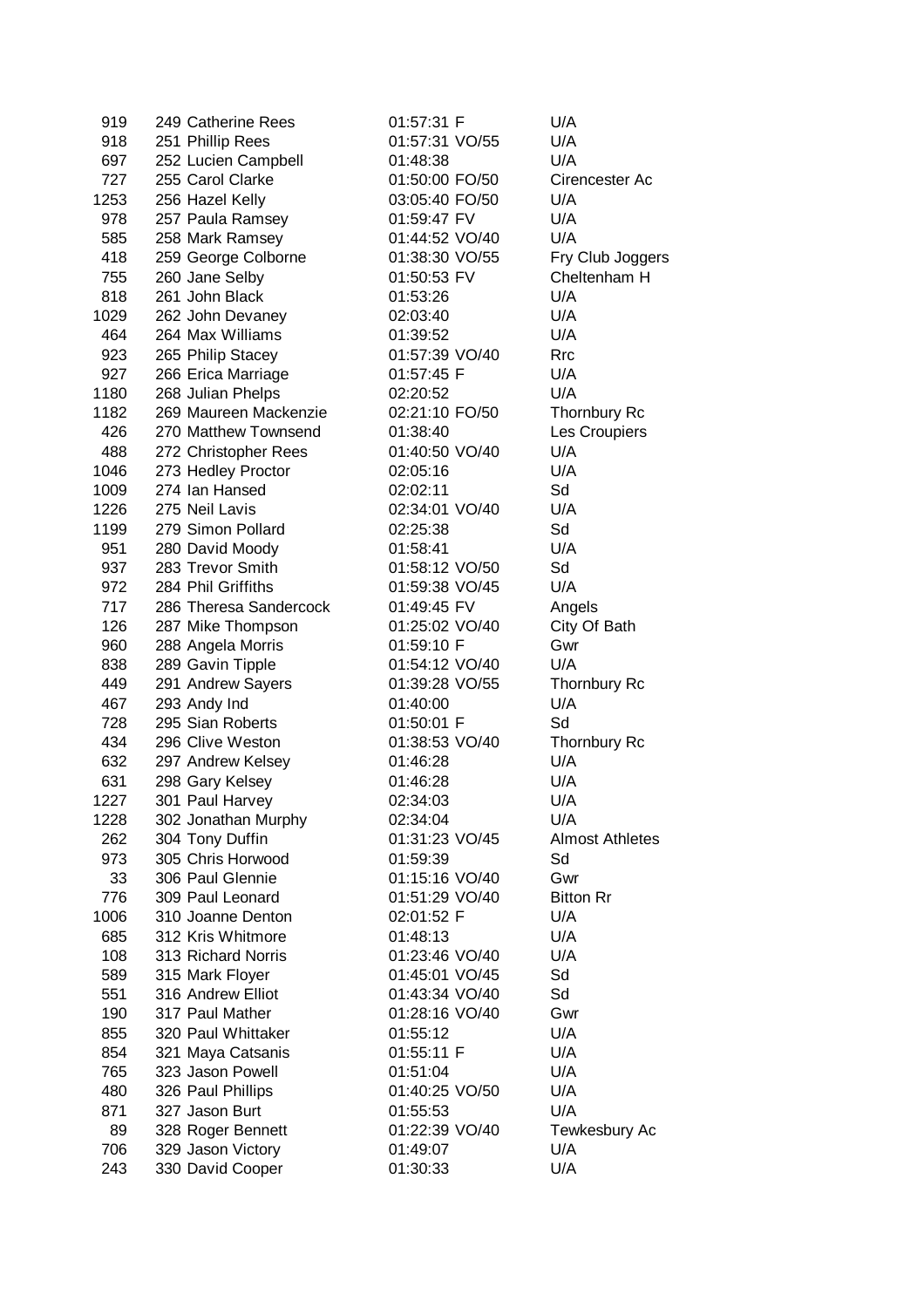| 1147 | 331 Heidi Cooper       | 02:15:27 F     | U/A                     |
|------|------------------------|----------------|-------------------------|
| 1035 | 332 Mike Humm          | 02:04:27 VO/40 | U/A                     |
| 679  | 333 Philip Sutterby    | 01:47:54 VO/45 | Grange Farm Trot        |
| 346  | 334 Pru Hayhow         | 01:35:12 F     | Grange Farm Trot        |
| 362  | 335 Chris Hayhow       | 01:36:01       | Grange Farm Trot        |
| 828  | 336 Janet Miller       | 01:53:55 FV    | Grange Farm Trot        |
| 297  | 337 Howard Jardine     | 01:32:59 VO/45 | Grange Farm Trot        |
| 456  | 339 Karl Barker        | 01:39:39       |                         |
|      |                        |                | Grange Farm Trot        |
| 570  | 342 Simon Copsey       | 01:44:22 VO/40 | Grange Farm Trot        |
| 1050 | 344 Stephen Anderson   | 02:05:19       | Grange Farm Trot        |
| 410  | 345 Ashley Leat        | 01:38:21 VO/40 | Avon Valley R           |
| 650  | 346 Debbie Lawlor      | 01:46:51 FV    | U/A                     |
| 1224 | 347 Nicholas White     | 02:33:41       | U/A                     |
| 926  | 348 Nigel Rowley       | 01:57:44 VO/40 | U/A                     |
| 388  | 349 Gary Mead          | 01:37:19 VO/40 | Sd                      |
| 1133 | 350 Joanna Ind         | 02:14:09 FO/40 | U/A                     |
| 874  | 351 Kevin Haynes       | 01:56:04       | U/A                     |
| 77   | 353 Kevan Lopeman      | 01:21:10       | Westbury H              |
| 779  | 357 Jeremy Brown       | 01:51:39       | Stroud Ac               |
| 833  | 358 Robert Emery       | 01:53:59 VO/45 | <b>Hogweed Trotters</b> |
| 1115 | 362 Jonathan Cresswell | 02:11:17       | U/A                     |
| 1098 | 363 Graham Isaacs      | 02:09:14       | <b>Blackheath H</b>     |
| 979  | 365 Sally Wintle       | 01:59:49 FV    | U/A                     |
| 205  | 368 Nicholas Daniels   | 01:28:56       | U/A                     |
| 294  | 369 Terry Newman       | 01:32:54 VO/40 | U/A                     |
| 1084 | 370 Joanna Cooper      | 02:08:15 F     | U/A                     |
| 993  | 371 Glyn Fletcher      | 02:00:41 VO/40 | U/A                     |
|      |                        |                |                         |
| 16   | 372 Daniel Carthy      | 01:12:08       | Cardiff Ac              |
| 515  | 373 Julia Gristwood    | 01:42:11 FO/40 | Ealing Sm Ac            |
| 296  | 374 Chris Owens        | 01:32:58       | U/A                     |
| 808  | 376 Paul Rushton       | 01:52:50       | U/A                     |
| 535  | 377 Anthony Workman    | 01:43:09       | U/A                     |
| 307  | 379 Rob Edwards        | 01:33:22       | U/A                     |
| 596  | 380 Gary Cowdrill      | 01:45:19 VO/45 | U/A                     |
| 1168 | 381 Barbara Warnes     | 02:19:24 FO/45 | Sd                      |
| 1169 | 382 Michael Warnes     | 02:19:25 VO/45 | Sd                      |
| 443  | 384 Graham Kynoch      | 01:39:22       | U/A                     |
| 367  | 385 Simon Godwin       | 01:36:12       | U/A                     |
| 672  | 386 William White      | 01:47:39 VO/50 | Sd                      |
| 903  | 388 Ian Mcadams        | 01:57:01 VO/40 | U/A                     |
| 293  | 389 Richard Stephenson | 01:32:50       | U/A                     |
| 439  | 390 Simon Moulding     | 01:39:10 VO/40 | Cirencester Ac          |
| 347  | 391 Kevin Smith        | 01:35:16       | U/A                     |
| 742  | 392 Roger Eglen        | 01:50:34 VO/55 | U/A                     |
| 888  | 393 Peter Woodcock     | 01:56:36 VO/50 | U/A                     |
| 893  | 394 Richard Thornton   | 01:56:47       | Yate Tae Kwon Do        |
| 1090 | 395 Riek Boelman       | 02:08:38 VO/40 | Yate Tae Kwon Do        |
| 785  | 396 Ian Currier        | 01:51:51       | Yate Tae Kwon Do        |
|      | 398 Dean Hawkins       |                | Yate Tae Kwon Do        |
| 503  |                        | 01:41:28       |                         |
| 969  | 400 Adam Barber        | 01:59:31       | Yate Tae Kwon Do        |
| 232  | 402 Lucy Townsend      | 01:29:58 F     | <b>Bourton Rr</b>       |
| 552  | 404 Mark Portlock      | 01:43:34       | Sd                      |
| 839  | 406 David Longbotham   | 01:54:12       | Stroud Ac               |
| 840  | 408 Linda Herbert      | 01:54:12 F     | Stroud Ac               |
| 261  | 409 Jason Cropton      | 01:31:18       | Stroud Ac               |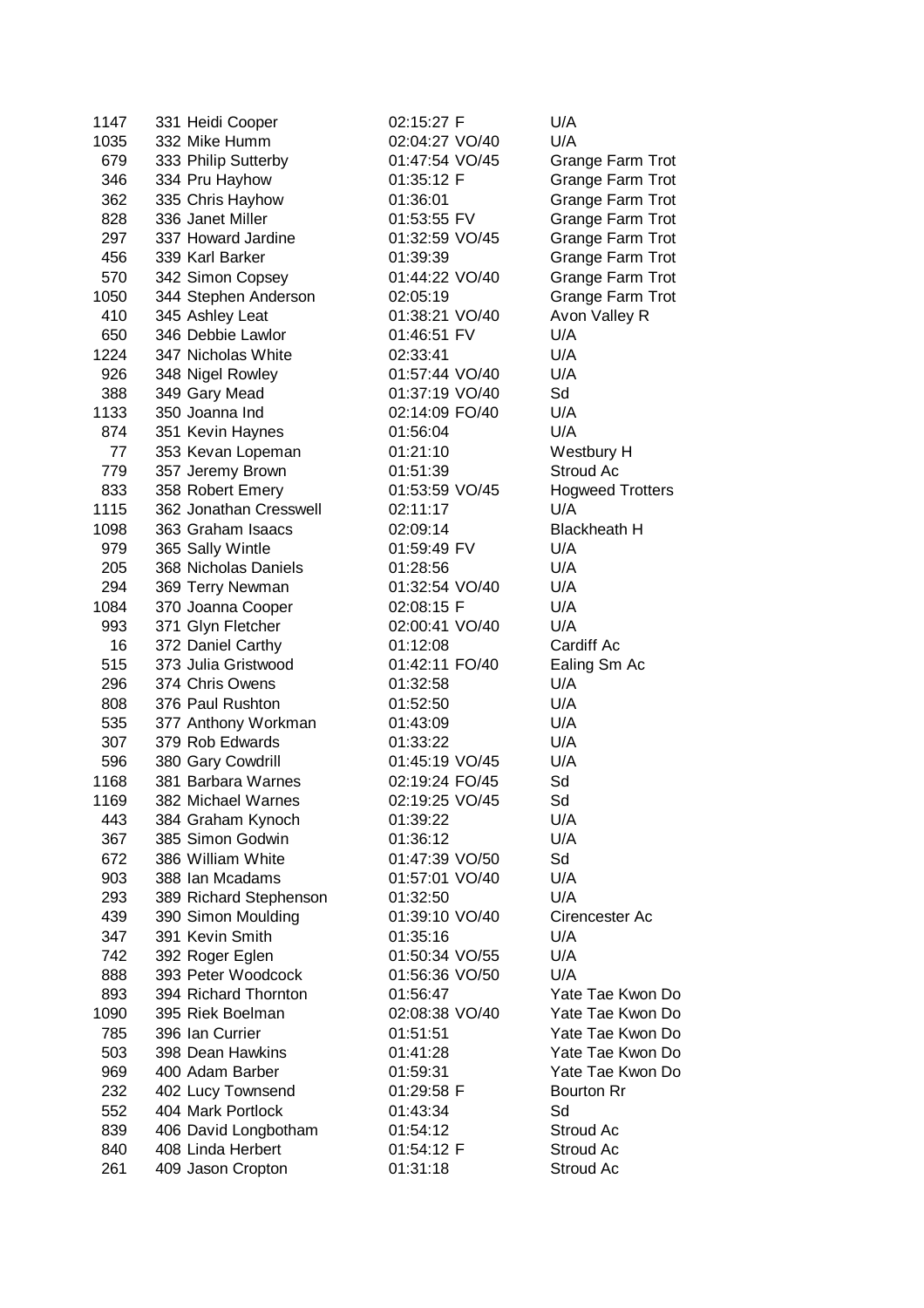| 40   | 411 Tim Kelly                       | 01:16:23 VO/45                   | U/A                     |
|------|-------------------------------------|----------------------------------|-------------------------|
| 544  | 413 Gary Clayton                    | 01:43:17                         | U/A                     |
| 131  | 414 Garrett Gloyn                   | 01:25:10                         | Cirencester Ac          |
| 214  | 416 David King                      | 01:29:21 VO/45                   | U/A                     |
| 92   | 417 George Robinson                 | 01:23:00                         | Stroud Ac               |
| 1019 | 418 Leon King                       | 02:02:56                         | U/A                     |
| 1074 | 419 Marika Vernon                   | 02:07:34 F                       | U/A                     |
| 1201 | 420 Lyn Niblet                      | 02:25:53 FO/40                   | Sd                      |
| 917  | 421 Chris Padmore                   | 01:57:30 VO/50                   | Sd                      |
| 28   | 422 Phil Moon                       | 01:15:04 VO/40                   | U/A                     |
| 709  | 423 Amanda Steven                   | 01:49:10 F                       | U/A                     |
| 905  | 424 Pili Oakley                     | 01:57:04 FO/50                   | City Of Bath            |
| 436  | 425 Chris Sherrington               | 01:38:55 VO/40                   | Cirencester Ac          |
| 963  | 426 Dean Furber                     | 01:59:23                         | U/A                     |
| 964  | 427 Gillian Sharpe                  | 01:59:23 F                       | U/A                     |
| 898  | 428 Mark Jackson                    | 01:56:55                         | U/A                     |
| 970  | 430 Trevor Mcgill                   | 01:59:33 VO/40                   | U/A                     |
| 777  | 431 Debbie Roff                     | 01:51:30 F                       | <b>Bitton Rr</b>        |
| 668  | 434 Jeff Waters                     | 01:47:27 VO/40                   | Stroud Ac               |
| 942  | 436 Geoffrey Boldero                | 01:58:19                         | Sd                      |
| 1095 | 438 Fiona Mcnaughton                | 02:08:57 F                       | U/A                     |
| 899  | 443 Melvyn Jackson                  | 01:56:55 VO/55                   | U/A                     |
| 226  | 446 Nicholas Martin                 | 01:29:48 VO/50                   | Handy Cross R           |
| 422  | 450 Richard Tate                    | 01:38:32 VO/40                   | Sd                      |
| 432  | 451 Mark Tribe                      | 01:38:52                         | Erme Valley H           |
| 505  | 452 Clive Morton                    | 01:41:40                         | Cheltenham H            |
| 944  | 453 William Cronshaw                | 01:58:24                         | U/A                     |
| 746  | 454 Geoff Keeling                   | 01:50:40                         | Sd                      |
| 1231 | 455 Kyle Hughes                     | 02:34:42                         | U/A                     |
| 1117 | 456 Richard Denyer                  | 02:11:31                         | U/A                     |
| 63   | 457 Richard Hunter                  | 01:19:47                         | U/A                     |
| 835  | 458 Isobelle Belcher                | 01:54:09 F                       | U/A                     |
| 974  | 460 Don Yeomans                     | 01:59:39 VO/40                   | Sd                      |
| 747  | 461 Gaynor Ambler                   | 01:50:43 FV                      | U/A                     |
| 547  | 463 Catherine Hudson                | 01:43:31 F                       | Sd                      |
| 265  | 464 Nicholas Crampton               | 01:31:30                         | Sd                      |
| 894  | 465 Janice Clement                  | 01:56:52 FO/40                   | Penarth & Dinas         |
| 41   | 466 Nigel Clement                   | 01:16:29 VO/40                   | Penarth & Dinas         |
| 1141 | 467 Jeffrey Nott                    | 02:14:39 VO/45                   | U/A                     |
| 640  | 468 Susantha Jayatissa              | 01:46:42                         | U/A                     |
| 1056 | 469 Christine Johnson               | 02:05:55 FO/40                   | U/A                     |
| 143  | 470 Ange Sadler                     | 01:26:07 FO/40                   | Cheltenham H            |
| 1104 | 471 Elizabeth Cousins               | 02:09:58 F                       | U/A                     |
| 165  | 472 Gwyn Davies                     | 01:26:51                         | Kenilworth R            |
| 492  | 474 Louise Little                   | 01:40:56 FV                      | Stroud Ac               |
| 499  | 477 Frank Middleton                 | 01:41:20 VO/60                   | <b>Tetbury Royals</b>   |
| 583  | 478 Charles Ross                    | 01:44:48 VO/45                   | Sd                      |
| 568  | 479 Alex Ross                       | 01:44:19                         | Sd                      |
| 952  | 480 Jenny Caddick                   | 01:58:42 F                       | U/A                     |
|      |                                     |                                  |                         |
| 72   | 481 Kevin Jackson                   | 01:20:50 VO/40<br>01:29:15 VO/50 | Dursley Ac<br>Severn Ac |
| 210  | 482 Derek Lightstone                |                                  | U/A                     |
| 513  | 486 Andrew Roper<br>487 John Sirett | 01:42:00                         |                         |
| 549  |                                     | 01:43:32 VO/40                   | Sd<br>U/A               |
| 934  | 489 Alastair Forsyth                | 01:58:00 VO/40                   |                         |
| 991  | 490 Alan Ingersent                  | 02:00:30 VO/55                   | City Of Bath            |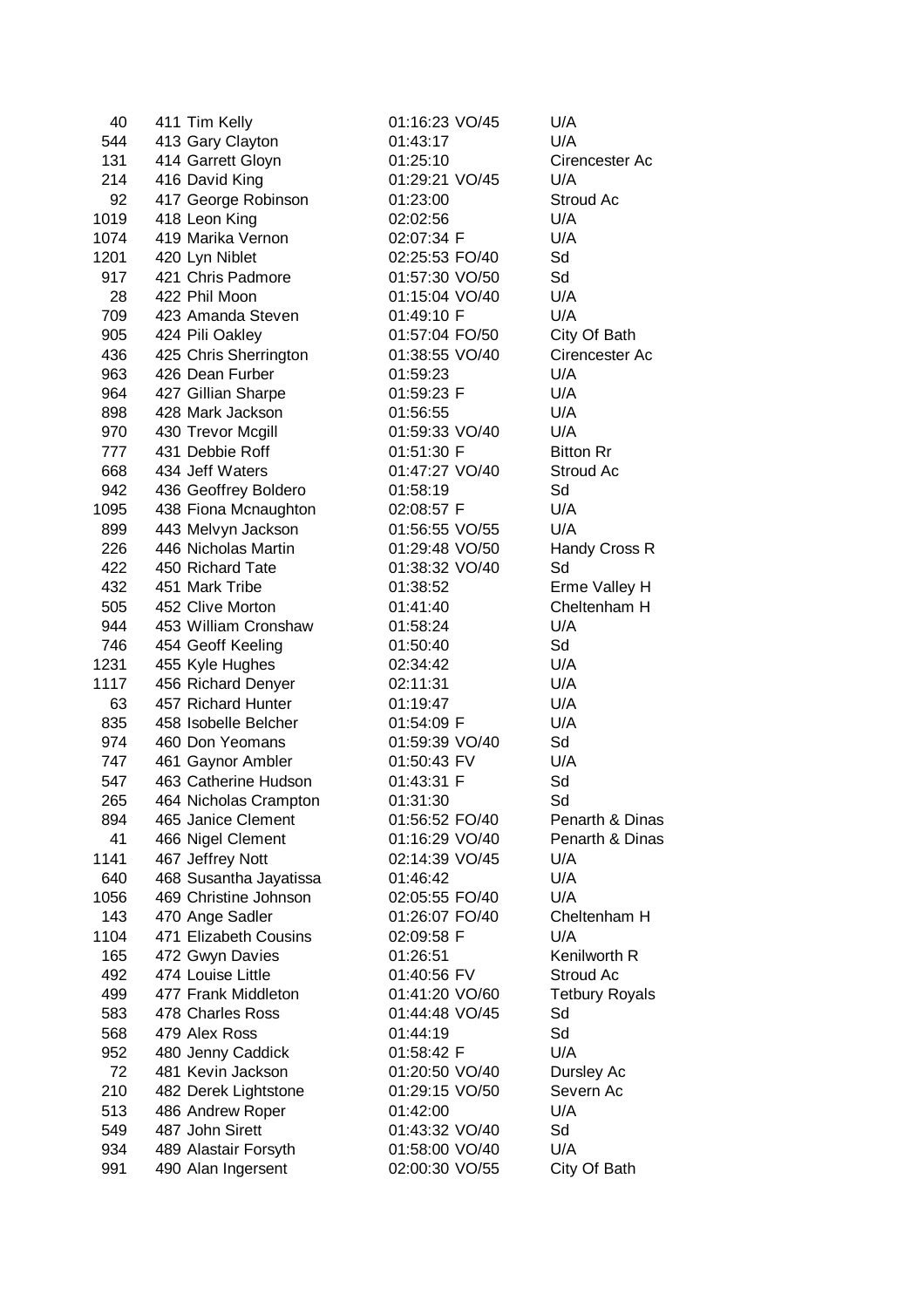| 1022 | 491 Anita Hillier        | 02:03:05 FV    | Sd                     |
|------|--------------------------|----------------|------------------------|
| 634  | 492 Jack Bartlett        | 01:46:29 VO/70 | Chippenham H           |
| 304  | 493 Glenda Edwards       | 01:33:14 FV    | Les Croupiers          |
| 866  | 494 Nicholas Edwards     | 01:55:39 VO/40 | Les Croupiers          |
| 182  | 497 Marc Weatherall      | 01:28:00       | Sd                     |
| 154  | 499 Jon Grout            | 01:26:35 VO/50 | <b>Bristol Ac</b>      |
| 168  | 500 Andrew Hartley       | 01:27:04       | Overton H              |
| 230  | 501 David Sykes          | 01:29:56       | <b>Claremont Rr</b>    |
| 627  | 502 Struan Robertson     | 01:46:21 VO/40 | U/A                    |
| 626  | 503 Sam Grist            | 01:46:19       | U/A                    |
| 1032 | 504 Astrid Lydiate       | 02:04:10 F     | U/A                    |
| 860  | 505 Sharon Morris        | 01:55:22 FV    | Sd                     |
| 380  | 507 Tim Walls            | 01:37:00 VO/45 | B&R                    |
| 1173 | 508 Rebecca Ives         | 02:19:49 F     | Sd                     |
| 486  | 509 Stephen Bull         | 01:40:49       | U/A                    |
| 337  | 510 Stuart Walker        | 01:34:45       | U/A                    |
| 65   | 511 John English         | 01:19:51       | U/A                    |
| 578  | 512 N Tassell            | 01:44:35       | U/A                    |
| 1205 | 513 Gail Beddis          | 02:27:35 FO/45 | <b>Almost Athletes</b> |
| 574  | 514 Graham Beddis        | 01:44:27 VO/40 | <b>Almost Athletes</b> |
| 641  | 515 Andrew Palmer        | 01:46:42       | Penarth & Dinas        |
| 814  | 516 Dean White           | 01:53:10 VO/40 | U/A                    |
| 743  | 517 Dawn White           | 01:50:35 FV    | U/A                    |
| 953  | 518 Victoria Martin      | 01:58:46 F     | U/A                    |
| 157  | 520 Paul Woods           | 01:26:41       | Halesowen A&Cc         |
| 560  | 521 Leslie Woods         | 01:44:03 VO/60 | Halesowen A&Cc         |
| 647  | 522 Neil Hendry          | 01:46:49 VO/45 | Penarth & Dinas        |
| 750  | 524 Steiner Roberts      | 01:50:45       | U/A                    |
| 518  | 525 Jonathan Barker      | 01:42:23       | U/A                    |
| 997  | 526 Kim Allso            | 02:00:52 F     | <b>Stratford Ac</b>    |
| 690  | 529 Gill Wilkie          | 01:48:28 FO/45 | <b>Bourton Rr</b>      |
| 607  | 531 Aled Jones           | 01:45:43       | U/A                    |
| 392  | 532 Philip Johnson       | 01:37:27 VO/55 | U/A                    |
| 244  | 533 Roger Kitteridge     | 01:30:35 VO/50 | Plymouth H             |
| 229  | 534 Rudolf Hoyler        | 01:29:54 VO/40 | U/A Germany            |
| 696  | 535 Helen Acosta         | 01:48:36 FO/40 | City Of Bath           |
| 1003 | 536 Martin Davey         | 02:01:43       | <b>Blackbrook Rr</b>   |
| 375  | 537 Jason Dunn           | 01:36:38       | U/A                    |
| 200  | 539 Michael Jillians     | 01:28:41 VO/55 | U/A                    |
| 751  | 540 Julie Wassell        | 01:50:46 F     | U/A                    |
| 489  | 541 Debbie Jones         | 01:40:51 F     | Chippenham H           |
| 698  | 542 Clifford Jones       | 01:48:40 VO/50 | U/A                    |
| 599  | 543 Adrian Punter        | 01:45:22       | U/A                    |
| 1023 | 544 Alan Ford            | 02:03:06 VO/60 | Sd                     |
| 507  | 547 Christopher Spurrier | 01:41:45       | Sd                     |
| 663  | 548 Shaun West           | 01:47:14       | Sd                     |
| 642  | 549 Roger Tunley         | 01:46:43 VO/40 | U/A                    |
| 770  | 550 Colin Highfield      | 01:51:12       | U/A                    |
| 292  | 551 Brian Smith          | 01:32:49 VO/50 | U/A                    |
| 1140 | 552 Jo Badham            | 02:14:36 F     | Sd                     |
| 1079 | 553 Roy Badham           | 02:07:44 VO/50 | Sd                     |
| 703  | 554 Doug Richards        | 01:48:52 VO/50 | Birmingham Univ        |
| 1077 | 555 Danielle Graysmark   | 02:07:41 F     | U/A                    |
| 390  | 556 Kenny Highfield      | 01:37:22       | <b>Sneyd Striders</b>  |
| 983  | 557 Glyn Edwards         | 01:59:55       | U/A                    |
|      |                          |                |                        |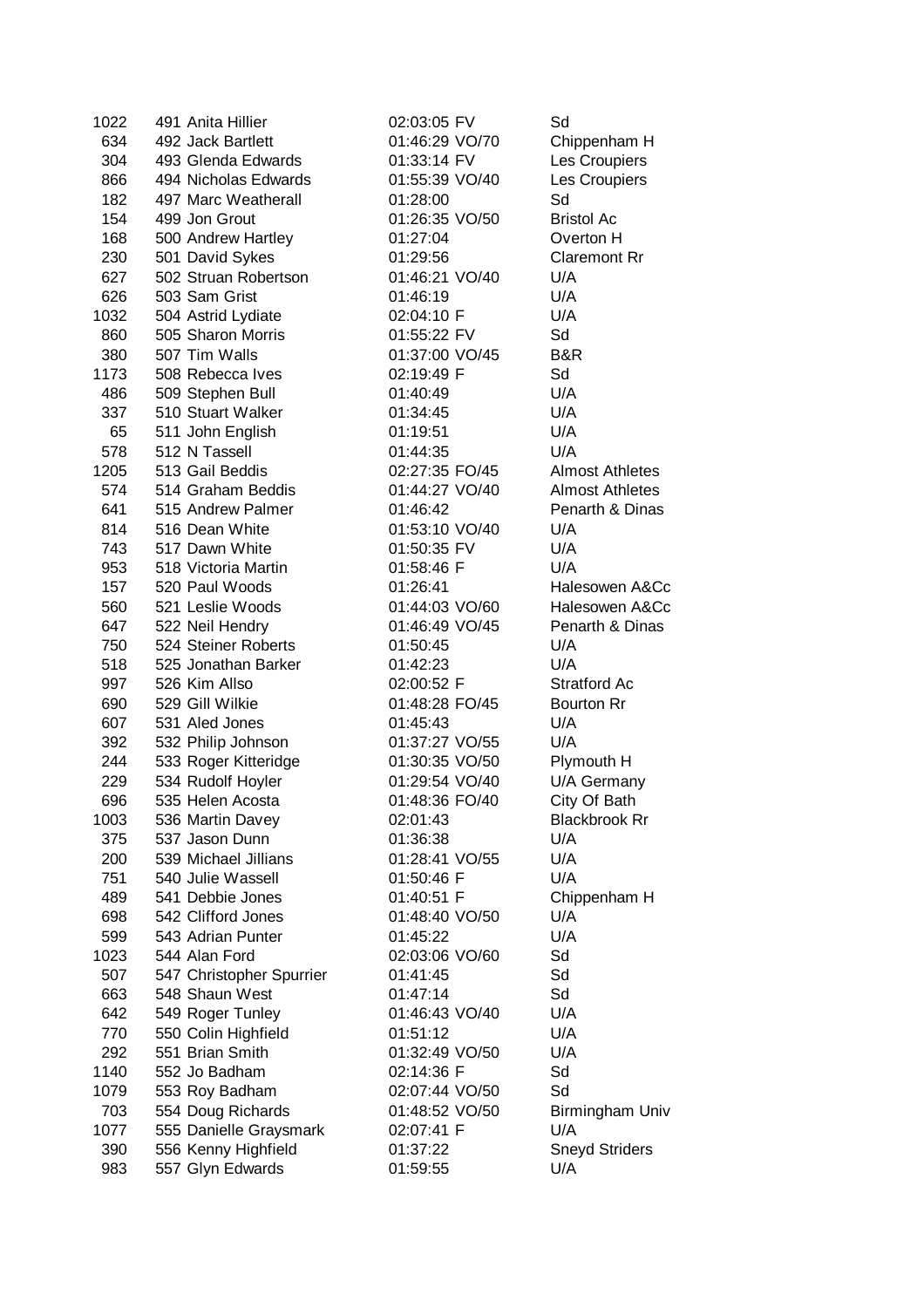| 689  | 558 Dave Hudson      | 01:48:27       | U/A                    |
|------|----------------------|----------------|------------------------|
| 174  | 559 Ade Hurren       | 01:27:30 VO/40 | Fssaa                  |
| 1040 | 560 Paul Nicholson   | 02:04:38       | U/A                    |
| 841  | 561 Pete Crow        | 01:54:26 VO/40 | U/A                    |
| 827  | 562 Robert Kynoch    | 01:53:53       | U/A                    |
| 795  | 563 Julian Parsons   | 01:52:19       | U/A                    |
| 638  | 564 Julian Hancock   | 01:46:40 VO/40 | U/A                    |
|      |                      |                |                        |
| 540  | 565 Janet Nicholls   | 01:43:15 FO/40 | Angels                 |
| 597  | 566 Nick Dardalis    | 01:45:19       | U/A                    |
| 138  | 568 Mark Dunscombe   | 01:25:44 VO/40 | Sarn Helen             |
| 682  | 569 Jeremy Smith     | 01:48:06       | U/A                    |
| 487  | 570 Simon Mcnamee    | 01:40:49       | U/A                    |
| 821  | 572 Tony Preece      | 01:53:29 VO/60 | U/A                    |
| 251  | 573 Malcolm Day      | 01:30:57 VO/45 | U/A                    |
| 644  | 574 David Grant      | 01:46:47 VO/45 | Sd                     |
| 472  | 575 Geoffrey Watson  | 01:40:10       | Sd                     |
| 458  | 576 Tim Willson      | 01:39:42 VO/40 | Cirencester Ac         |
| 1170 | 577 Jim Brown        | 02:19:39 VO/70 | <b>Wootton Bassett</b> |
| 1081 | 578 Ron Hiscock      | 02:07:58 VO/60 | <b>Wootton Bassett</b> |
| 1044 | 581 David Morris     | 02:04:58 VO/50 | <b>Almost Athletes</b> |
| 1251 | 582 Kate Morris      | 02:53:59 FO/50 | <b>Almost Athletes</b> |
| 405  | 583 Brian Astbury    | 01:38:08 VO/45 | Cheltenham H           |
| 420  | 584 Adrian Kelly     | 01:38:31 VO/45 | U/A                    |
|      |                      |                |                        |
| 530  | 585 Sylvia Zamperini | 01:42:45 F     | U/A                    |
| 79   | 586 Geoff Aston      | 01:21:29 VO/50 | Worcester Ac           |
| 1033 | 588 Francis Josephs  | 02:04:22 VO/55 | Headington Rr          |
| 104  | 590 Tony Spedding    | 01:23:32 VO/45 | <b>Bourton Rr</b>      |
| 722  | 591 Lynn Spedding    | 01:49:56 FO/40 | <b>Bourton Rr</b>      |
| 851  | 592 Ian Edwards      | 01:55:08       | U/A                    |
| 338  | 593 Carol Miller     | 01:34:48 FV    | Les Croupiers          |
| 76   | 594 Roy Jones        | 01:21:10       | Cheltenham H           |
| 50   | 595 Melvyn Butler    | 01:17:50 VO/40 | Egdon Heath H          |
| 416  | 596 Liz Mccormick    | 01:38:28 F     | Egdon Heath H          |
| 565  | 597 Liam Tunney      | 01:44:17       | Sd                     |
| 1192 | 598 Jon Maddocks     | 02:24:03       | U/A                    |
| 721  | 599 Hugo Adams       | 01:49:56       | U/A                    |
| 998  | 600 Paul Richards    | 02:01:04       | U/A                    |
| 129  | 601 Paul Atkins      | 01:25:05       | U/A                    |
| 152  | 602 Richard Guest    | 01:26:33       | Halesowen A&Cc         |
| 820  | 603 Andrew Wyeth     | 01:53:29       | U/A                    |
| 1203 |                      |                | U/A                    |
|      | 604 Andy Snailham    | 02:26:58       |                        |
| 75   | 605 Trevor Hooker    | 01:21:07 VO/45 | Fleet & Crookham       |
| 768  | 606 Shannon Chinery  | 01:51:10 F     | U/A                    |
| 769  | 607 Terry Highfield  | 01:51:11       | U/A                    |
| 637  | 608 John Bond        | 01:46:35       | <b>Bitton Rr</b>       |
| 123  | 610 Tim Heaysman     | 01:24:50 VO/40 | <b>Tri Team Glos</b>   |
| 1083 | 612 Ken Wood         | 02:08:08 VO/60 | Glos.Ac                |
| 995  | 613 Elizabeth Morgan | 02:00:49 FO/40 | Eynsham Rr             |
| 1004 | 615 Richard Curzon   | 02:01:51       | U/A                    |
| 868  | 616 Gary Cook        | 01:55:45       | Sd                     |
| 343  | 617 Philip Reece     | 01:35:01       | Severn Ac              |
| 384  | 618 Simon Ward       | 01:37:07       | Headington Rr          |
| 669  | 619 Albert Smart     | 01:47:30 VO/45 | U/A                    |
| 35   | 620 Lee Christmas    | 01:15:47 VO/40 | Stroud Ac              |
| 762  | 623 Carey Whittaker  | 01:51:02 F     | U/A                    |
|      |                      |                |                        |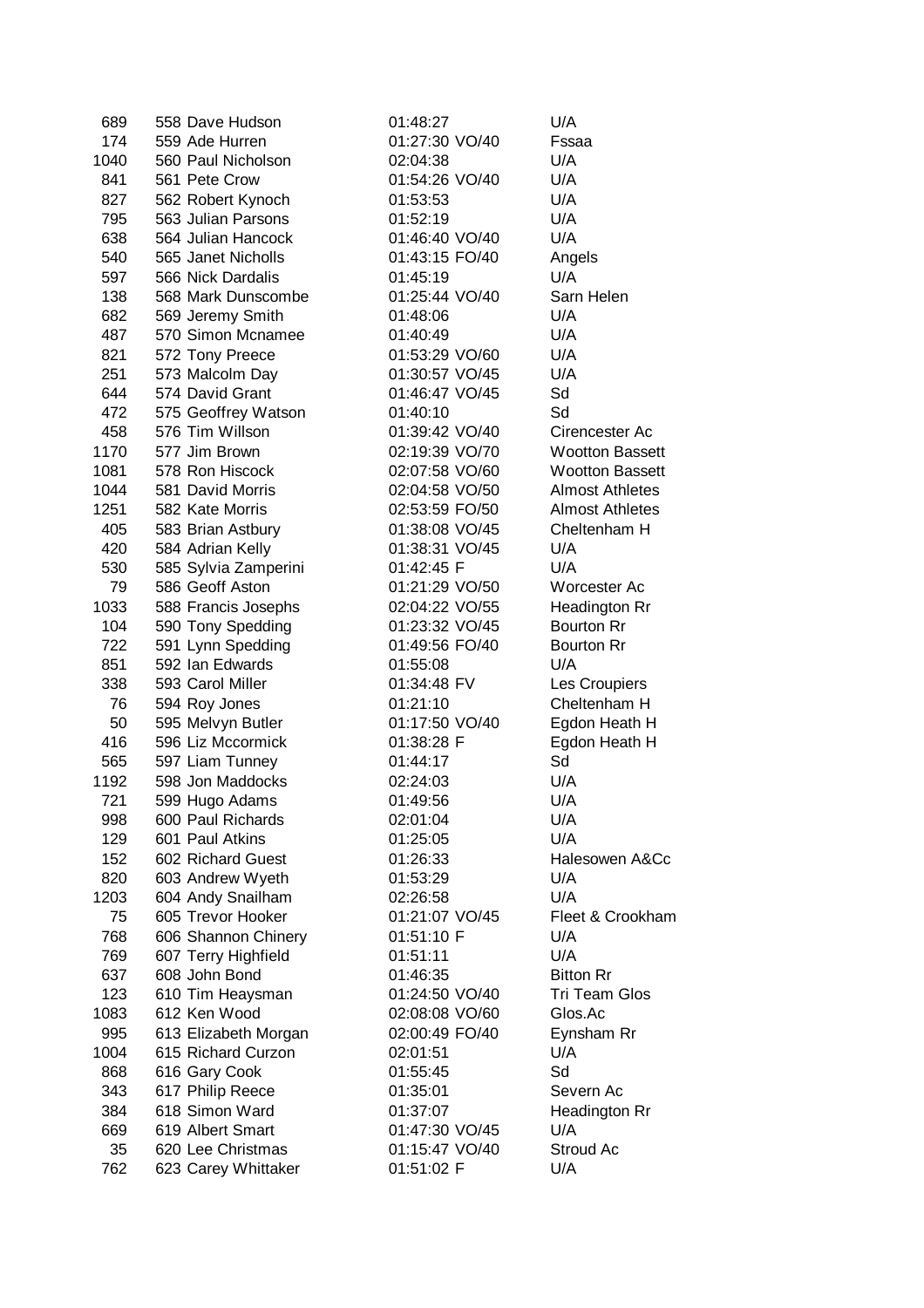| 563  | 624 Iain Whittaker      | 01:44:12       | U/A                 |
|------|-------------------------|----------------|---------------------|
| 704  | 625 Andrew Norris       | 01:48:56 VO/50 | <b>Amazing Feet</b> |
| 520  | 626 Nicholas Rew        | 01:42:24 VO/45 | U/A                 |
| 348  | 627 John Korowajczyk    | 01:35:22       | U/A                 |
| 199  | 628 Simon Cottrell      | 01:28:41       | U/A                 |
| 527  | 629 James Hamilton      | 01:42:37       | U/A                 |
| 147  | 630 Dave Gresswell      | 01:26:24       | Glos.Ac             |
| 577  | 631 Jon Morgan          | 01:44:32       | Sd                  |
| 444  | 632 John Taylor         | 01:39:23 VO/55 | Park Furnishers     |
| 356  | 633 Peter Hill          | 01:35:40 VO/50 | <b>Stratford Ac</b> |
| 844  | 634 Nicola Beecroft     | 01:54:45 F     | <b>Amazing Feet</b> |
| 1000 | 635 Richard Lee         | 02:01:19       | U/A                 |
| 224  | 636 Andrew Spencer      | 01:29:43       | Griffithstown H     |
| 831  | 637 Sharon Mclaughlin   | 01:53:58 FV    | U/A                 |
| 118  | 638 Warwick Fortescue   | 01:24:19 VO/40 | U/A                 |
| 615  | 639 Geoffrey Holtom     | 01:46:01 VO/40 | Swindon H           |
| 322  | 640 Brian Chu           | 01:34:09       | U/A                 |
| 605  | 641 Mark Trott          | 01:45:35 VO/40 | Canterbury H        |
| 815  | 643 Lorraine Huggett    | 01:53:11 FV    | Stroud Ac           |
| 848  | 644 Diane Rankin        | 01:55:01 F     | Stroud Ac           |
| 929  | 645 Roger Williams-Camp | 01:57:54       | Sd                  |
| 241  | 646 Bob Ferris          | 01:30:25 VO/45 | Cirencester Ac      |
| 911  | 647 David Pugh          | 01:57:17 VO/50 | Sd                  |
| 1119 | 648 Bryan Jones         | 02:11:51 VO/60 | Worcester Ac        |
| 421  | 649 Derek Leadbetter    | 01:38:31 VO/60 | Stroud Ac           |
| 159  | 651 Jason Draper        | 01:26:43       | U/A                 |
| 794  | 653 Paul Merchant       | 01:52:18       | U/A                 |
| 910  | 654 Paul Dodds          | 01:57:10       | U/A                 |
| 877  | 656 Paul Merchant       | 01:56:13       | U/A                 |
| 1124 | 657 Ian Castle          | 02:13:01       | Sd                  |
| 595  | 658 Jacqueline Castle   | 01:45:18 F     | Sd                  |
| 417  | 659 Paul Stockwin       | 01:38:29 VO/40 | U/A                 |
| 1028 | 660 Julie Stockwin      | 02:03:39 FO/40 | U/A                 |
| 128  | 661 Richard Thorn       | 01:25:05 VO/40 | U/A                 |
| 1154 | 662 Claire Graysmark    | 02:16:41 F     | U/A                 |
| 430  | 663 Patrick Fletcher    | 01:38:49       | U/A                 |
| 683  | 666 John Holland        | 01:48:08 VO/40 | U/A                 |
| 1082 | 667 Stefan Jakubowski   | 02:08:03 VO/40 | U/A                 |
| 478  | 668 John Russell        | 01:40:24       | U/A                 |
| 477  | 669 Nicky Bushell       | 01:40:24 F     | U/A                 |
| 1045 | 670 Jan Menzies         | 02:05:03 FO/40 | U/A                 |
| 558  | 672 Cliff Stephens      | 01:44:01 VO/40 | U/A                 |
| 559  | 673 John Cullen         | 01:44:01 VO/50 | U/A                 |
| 1105 | 675 Graham Singer       | 02:10:11 VO/45 | Aberdare Valley     |
| 164  | 676 Chris Cammish       | 01:26:50       | U/A                 |
| 140  | 678 Paul Jenkins        | 01:25:50       | U/A                 |
| 977  | 679 Luke Creasey        | 01:59:46       | Eynsham Rr          |
| 459  | 680 Nigel Stuart-Thorn  | 01:39:47 VO/70 | Swvac               |
| 900  | 681 Fay Bruton          | 01:56:58 F     | Sd                  |
| 281  | 682 Robin Macdonald     | 01:32:17 VO/50 | <b>Bourton Rr</b>   |
| 455  | 683 Philip Knickenberg  | 01:39:36 VO/40 | U/A                 |
| 819  | 684 Juan Vera-Bacallado | 01:53:28       | U/A                 |
| 374  | 685 Chris Greenwood     | 01:36:36 VO/50 | Pewsey Vale         |
| 1214 | 686 Marie State         | 02:31:58 FO/45 | Bournville H        |
| 695  | 687 Michael Rabitt      | 01:48:33       | U/A                 |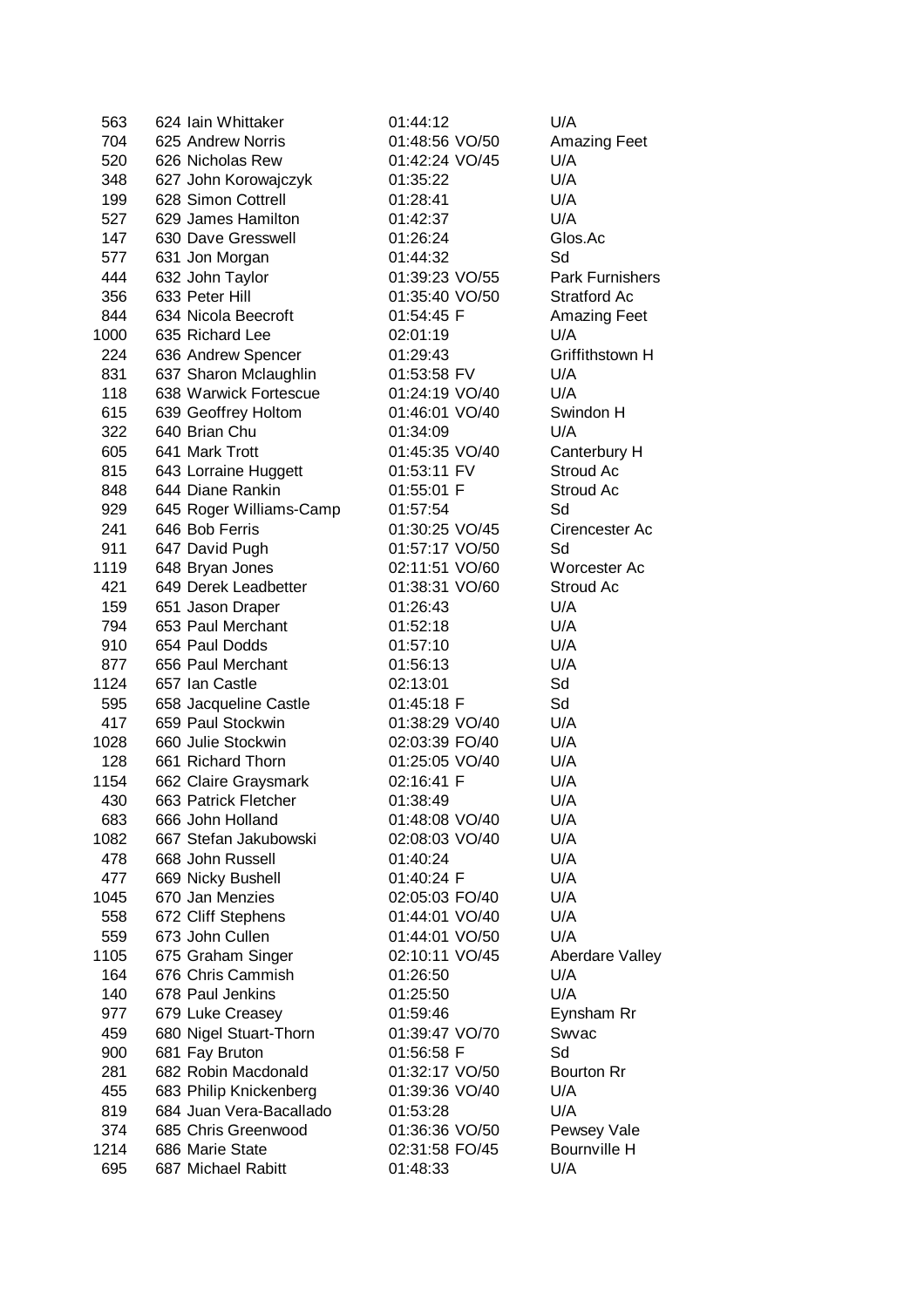| 658         | 688 Eddie Ponting                 | 01:47:04 VO/45             | Chippenham H        |
|-------------|-----------------------------------|----------------------------|---------------------|
| 782         | 689 Karl Slater                   | 01:51:47                   | Kingswood Tri       |
| 648         | 690 Tony Nicholas                 | 01:46:50 VO/40             | U/A                 |
| 175         | 691 Neil Hallinan                 | 01:27:36                   | Leigh H             |
| 1236        | 692 Philip Barratt                | 02:35:42                   | U/A                 |
| 122         | 693 Frank Checchia                | 01:24:46                   | Chippenham H        |
| 622         | 694 Andrew Macintosh              | 01:46:17                   | U/A                 |
| 68          | 695 Richard Taylor                | 01:20:26                   | Glos.Ac             |
| 1190        | 696 Philip Holding                | 02:23:21                   | Sd                  |
| 1211        | 697 Rosie Gaunt                   | 02:28:32 F                 | U/A                 |
| 1061        | 698 Diane Moore                   | 02:06:24 FO/40             | U/A                 |
| 616         | 699 Christopher Field             | 01:46:04                   | U/A                 |
| 206         | 700 Rob Herbert                   | 01:29:00                   | Sd                  |
| 586         | 701 Geraint Davies                | 01:44:55                   | U/A                 |
| 986         | 703 Barbara Gilardi               | 02:00:07 F                 | U/A                 |
| 984         | 704 Sayula Kirby                  | 02:00:00 F                 | U/A                 |
| 694         | 705 Christine Williment           | 01:48:32 F                 | U/A                 |
| 1222        | 706 Trudi Pigott                  | 02:33:39 FV                | Sd                  |
| 954         | 709 Brett Greatorex               | 01:58:51 VO/40             | U/A                 |
| 788         | 710 Peter Spargo                  | 01:51:54 VO/45             | Sd                  |
| 260         | 711 Andy Dallow                   | 01:31:16                   | U/A                 |
| 320         | 713 Neville Simpson               | 01:34:02 VO/50             | Tewkesbury Ac       |
| 283         | 714 Martyn Parry                  | 01:32:22 VO/40             | Dursley Ac          |
| 49          | 715 Stewart Lynas                 | 01:17:48                   | Severn Ac           |
| 582         | 716 Stephen Milsom                | 01:44:47 VO/45             | Swindon H           |
| 1059        | 717 Jon Darwent                   | 02:06:14                   | U/A                 |
| 309         | 718 John Amos                     | 01:33:25 VO/45             | <b>Amazing Feet</b> |
| 889         | 719 Pamela Frankcom               | 01:56:38 FO/40             | <b>Brackla H</b>    |
| 474         | 720 Neil Donkin                   | 01:40:15 VO/50             | Sd                  |
| 344         | 721 Nigel Wood                    | 01:35:04 VO/40             | U/A                 |
| 465         | 722 Mac Mcgarry                   | 01:39:53 VO/40             | Stroud Ac           |
| 760         | 723 Alayne Mcgarry                | 01:51:00 FV                | Stroud Ac           |
| 887         | 724 Joanna Dutch                  | 01:56:35 F                 | Penarth & Dinas     |
| 908         | 725 Mary Castle                   | 01:57:08 FO/50             | U/A                 |
| 961         | 726 Andrea Tanner                 | 01:59:14 F                 | U/A                 |
| 584         | 727 Andy Carpenter                | 01:44:51                   | U/A                 |
| 529         | 728 Stephen Wolliams              | 01:42:44 VO/40             | U/A                 |
| 484         | 730 Arnold Yeomans                | 01:40:39 VO/45             | Glos.Ac             |
| 100         | 731 Peter Hart                    | 01:23:23 VO/45             | Exmouth H           |
| 753         | 733 Gordon Soutar                 | 01:50:47                   | Sd                  |
| 340         | 734 Christian Orridge             | 01:34:56                   | U/A                 |
| 1172        | 735 Belinda Holder                | 02:19:45 FO/40             | U/A                 |
| 909         | 736 Mostyn Gregory                | 01:57:09                   | U/A                 |
| 413         | 737 Graham Farrer                 | 01:38:26 VO/55             | <b>Bourton Rr</b>   |
| 408         | 738 Jon Brough                    | 01:38:13 VO/45             | Sd                  |
| 473         | 739 Martin Bennett                | 01:40:14 VO/50             | Gwr                 |
| 803         | 740 Steve Chappell                | 01:52:37 VO/40             | U/A                 |
| 673         | 741 Patrick Hobbs                 | 01:47:42 VO/50             | Sd                  |
| 847         | 742 John Duffy                    | 01:54:57                   | U/A                 |
|             |                                   |                            |                     |
| 1165<br>271 | 744 Peter Mayne<br>745 Brian Yule | 02:19:15 VO/50<br>01:31:47 | U/A<br>Swindon H    |
|             | 747 Martin Church                 |                            |                     |
| 537         |                                   | 01:43:12 VO/55             | Gwr                 |
| 932<br>171  | 750 Stewart Roper                 | 01:57:56 VO/50             | Sd<br>Glos.Ac       |
|             | 751 Dominic Malsom                | 01:27:15                   |                     |
| 195         | 753 Joseph Dean                   | 01:28:34                   | Swindon H           |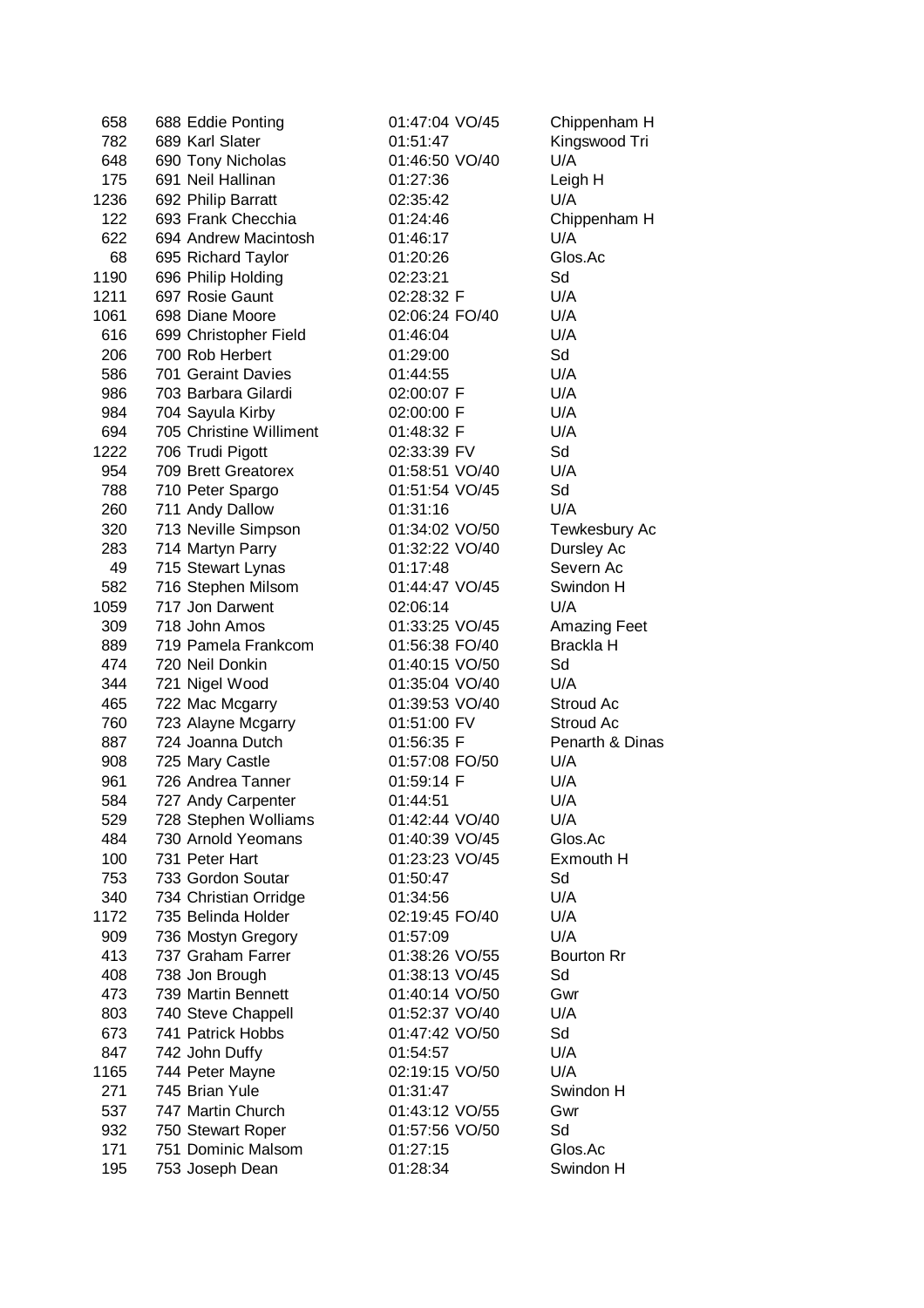| 1179 | 754 Tammi Bateman       | 02:20:18 F     | U/A                   |
|------|-------------------------|----------------|-----------------------|
| 633  | 755 Wendy Sanders       | 01:46:28 F     | U/A                   |
| 1223 | 757 Alyson Smith        | 02:33:40 FV    | U/A                   |
| 982  | 758 Paul Smith          | 01:59:51       | U/A                   |
| 739  | 759 David Wasvey        | 01:50:17       | U/A                   |
| 738  | 760 Helen Charter       | 01:50:16 F     | Sd                    |
| 882  | 761 Mark Champion       | 01:56:24       | U/A                   |
| 538  | 762 Freya Bloor         | 01:43:13 F     | U/A                   |
| 135  | 763 Anton Wouters       | 01:25:24       | Barracuda Tri         |
| 336  | 764 Michael Lipscomb    | 01:34:37 VO/45 | Sd                    |
| 286  | 765 Steve Wiggall       | 01:32:32 VO/40 | Tewkesbury Ac         |
| 912  | 766 Madaleine Bruce     | 01:57:18 FO/40 | U/A                   |
| 363  | 767 Roger Mcfadden      | 01:36:01 VO/50 | Sparkhill H           |
| 1130 | 768 Nicola Peterson     | 02:13:53 FO/45 | U/A                   |
| 267  | 770 Kenny Yam           | 01:31:38 VO/50 | Weston Ac             |
| 754  | 771 Chris Garbett       | 01:50:53 VO/40 | Sd                    |
| 501  | 772 Kevin Beese         | 01:41:25       | <b>Bitton Rr</b>      |
| 372  | 773 Andy Wyatt          | 01:36:33 VO/40 | U/A                   |
| 809  | 775 Teca Phillips       | 01:52:52 FO/40 | Penarth & Dinas       |
| 78   | 776 David Monahan       | 01:21:18 VO/40 | Gwr                   |
|      |                         |                |                       |
| 215  | 777 Jamie Smith         | 01:29:22       | Eynsham Rr            |
| 846  | 778 Geoff Dinham        | 01:54:57 VO/55 | <b>Bitton Rr</b>      |
| 571  | 779 Tony Stevens        | 01:44:23 VO/40 | U/A                   |
| 797  | 780 Joanne Heule        | 01:52:25 F     | Penarth & Dinas       |
| 796  | 781 Sharon Heard        | 01:52:25 F     | Penarth & Dinas       |
| 1126 | 782 Mike Hatch          | 02:13:22 VO/50 | U/A                   |
| 564  | 784 Emma Elstone        | 01:44:15 F     | <b>Stratford Ac</b>   |
| 608  | 785 Philip Wood         | 01:45:45       | U/A                   |
| 146  | 787 Andrew Emery        | 01:26:20       | U/A                   |
| 657  | 788 Deborah Ridout      | 01:47:03 FO/40 | Handy Cross R         |
| 588  | 789 Michael Hickman     | 01:44:58 VO/50 | Handy Cross R         |
| 699  | 790 Adrian Hodges       | 01:48:41       | U/A                   |
| 654  | 791 Glenn Willetts      | 01:46:58 VO/40 | Halesowen A&Cc        |
| 107  | 792 Gary Clifton        | 01:23:42       | West Bromwich H       |
| 155  | 794 Mark Morgan         | 01:26:37 VO/40 | U/A                   |
| 109  | 795 Ken Buckle          | 01:23:46 VO/60 | Cheltenham H          |
| 1219 | 796 John Norris         | 02:33:23       | U/A                   |
| 103  | 797 Kevin May           | 01:23:31       | U/A                   |
| 145  | 798 Patrick Slavin      | 01:26:19 VO/60 | <b>Bitton Rr</b>      |
| 57   | 799 Philip Hurd         | 01:19:05 VO/45 | <b>Rhymney Valley</b> |
| 710  | 800 Timothy Williams    | 01:49:11       | U/A                   |
| 881  | 801 Annie Meehan        | 01:56:24 F     | U/A                   |
| 166  | 802 Gavin Bird          | 01:26:51       | Headington Rr         |
| 493  | 803 Robert Cook         | 01:40:58 VO/55 | Sd                    |
| 407  | 804 Stuart Lathwell     | 01:38:10       | U/A                   |
| 284  | 805 Jonathan Milton     | 01:32:24       | U/A                   |
| 892  | 806 Nick Overs          | 01:56:45       | Sd                    |
| 1001 | 809 M Stephenson-Oliver | 02:01:27       | Sd                    |
| 1183 | 810 Terry Richmond      | 02:21:37 VO/40 | Sd                    |
| 823  | 814 Jacqueline Pinnock  | 01:53:42 FO/40 | Eynsham Rr            |
| 412  | 815 Alan Fowler         | 01:38:24       | U/A                   |
| 242  | 816 Gary Fitter         | 01:30:31       | U/A                   |
| 1153 | 818 Ken Mcgrattan       | 02:16:28       | U/A                   |
| 1145 |                         |                | U/A                   |
|      | 819 Sandy Jones         | 02:15:00 FV    |                       |
| 333  | 820 Deborah Southgate   | 01:34:33 FO/45 | Angels                |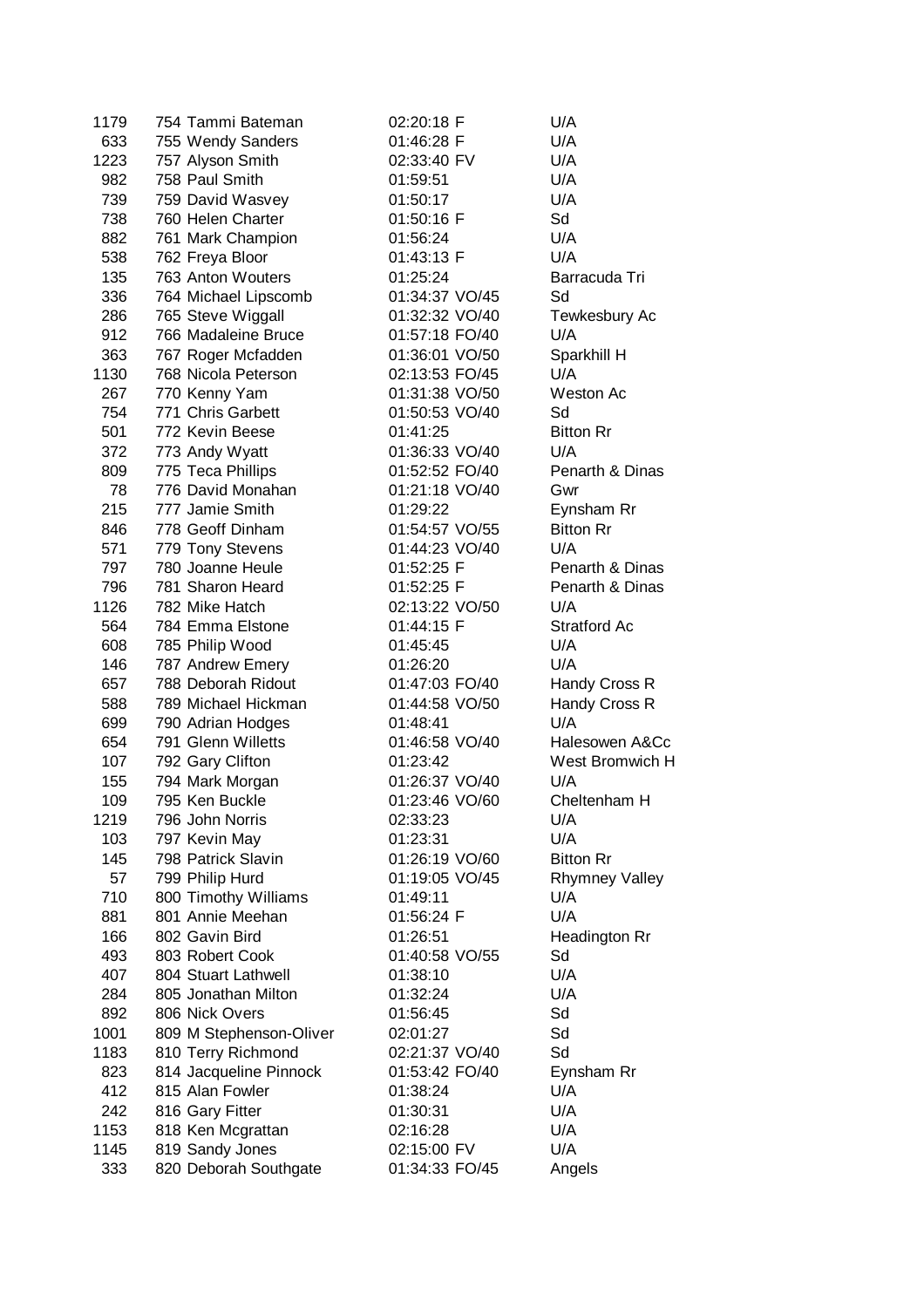| 1249        | 821 Raymond Patching              | 02:51:36               | U/A                    |
|-------------|-----------------------------------|------------------------|------------------------|
| 247         | 822 Nick Miller                   | 01:30:41 VO/40         | U/A                    |
| 124         | 823 Neil Marke                    | 01:24:50               | <b>Bideford Aac</b>    |
| 142         | 824 Peter Clare                   | 01:26:05               | U/A                    |
| 1078        | 825 Nick Duval                    | 02:07:42               | <b>Royal Engineers</b> |
| 693         | 826 David Southall                | 01:48:31               | <b>Royal Engineers</b> |
| 890         | 827 Adrian Friend                 | 01:56:39               | <b>Royal Engineers</b> |
| 454         | 829 Roger Marriage                | 01:39:31               | U/A                    |
| 659         | 831 Julian Tucker                 | 01:47:05 VO/40         | U/A                    |
| 611         | 832 Craig Cooper                  | 01:45:55               | U/A                    |
| 479         | 833 Mike Little                   | 01:40:24 VO/60         | Stroud Ac              |
| 730         | 834 Michael Oliver                | 01:50:05               | Stratford Ac           |
| 1232        | 836 Lianne Godwin                 | 02:34:53 F             | U/A                    |
| 829         | 837 Shirley Watson                | 01:53:56 FV            | U/A                    |
| 110         | 838 Gary Bonner                   | 01:23:47               | Kidderminster &        |
| 545         | 839 Vivien Toms                   | 01:43:21 VO/55         | Avon Valley R          |
| 810         | 841 Gordon Robbins                | 01:52:54 VO/50         | <b>Bitton Rr</b>       |
| 897         | 842 Florence Alden                | 01:56:54 F             | Sd                     |
| 635         | 843 Martyn Thornton               | 01:46:30 VO/40         | Sd                     |
| 1188        | 844 Lyn Black                     | 02:22:35 FO/55         | Sd                     |
| 490         | 845 Ted Yates                     | 01:40:52 VO/50         | Sd                     |
| 399         | 846 Anthony Fisher                | 01:37:57 VO/60         | Cheltenham H           |
| 525         | 847 Allan Jeffcut                 | 01:42:30 VO/45         | <b>Bitton Rr</b>       |
| 561         | 848 Kevin Bloxsome                | 01:44:06               | U/A                    |
| 453         | 849 Andy Bidmead                  | 01:39:29 VO/45         | <b>Bitton Rr</b>       |
| 469         | 851 Jonathan Medwin               | 01:40:05               | U/A                    |
| 406         | 852 Robert Linsell                | 01:38:09               | U/A                    |
|             |                                   |                        |                        |
| 506         | 853 Bill Bewg<br>854 Matthew Webb | 01:41:43 VO/60         | Chepstow H             |
| 914<br>1042 | 855 Louise Powell                 | 01:57:26<br>02:04:51 F | U/A                    |
|             |                                   |                        | Thornbury Rc           |
| 1109        | 856 Elaine Hall                   | 02:10:18 FO/45         | Thornbury Rc           |
| 1021        | 857 Eric Moore                    | 02:03:02 VO/40         | U/A                    |
| 1020        | 858 Philip Withers                | 02:03:01 VO/40         | U/A                    |
| 511         | 859 Nick Greaves                  | 01:41:59               | U/A                    |
| 922         | 860 Fiona Worsley                 | 01:57:36 F             | U/A                    |
| 178         | 862 Neil Cavell                   | 01:27:47               | U/A                    |
| 719         | 863 Kevin Evans                   | 01:49:54 VO/45         | U/A                    |
| 886         | 864 Donald Cornelius              | 01:56:30 VO/60         | Hook Norton H          |
| 891         | 865 Leigh-Ann Sylvester           | 01:56:44 FV            | Hook Norton H          |
| 179         | 866 Julian Lewis                  | 01:27:47               | U/A                    |
| 955         | 867 Julia Edwards                 | 01:58:52 F             | Eynsham Rr             |
| 1010        | 868 Patrick Beck                  | 02:02:12 VO/50         | U/A                    |
| 856         | 869 Angela Moss                   | 01:55:17 FO/40         | Gwr                    |
| 857         | 870 Eddie Thomas                  | 01:55:18 VO/40         | Gwr                    |
| 353         | 871 Roly Colegate                 | 01:35:33 VO/50         | Chippenham H           |
| 725         | 872 Mat Tarrant                   | 01:49:59               | U/A                    |
| 355         | 873 Andrew Godwin                 | 01:35:38 VO/40         | U/A                    |
| 352         | 874 John Boyle                    | 01:35:30               | Thornbury Rc           |
| 542         | 875 Dawn Harrill                  | 01:43:16 F             | <b>Bitton Rr</b>       |
| 1106        | 876 Claire Morgan                 | 02:10:14 FV            | Fod                    |
| 379         | 877 Geoff Twinning                | 01:36:53               | Sd                     |
| 946         | 880 Adrian Morgan                 | 01:58:26               | U/A                    |
| 720         | 881 Mike Stone                    | 01:49:55               | U/A                    |
| 1139        | 882 Helen Turner                  | 02:14:31 F             | U/A                    |
| 686         | 884 Richard Baker                 | 01:48:19 VO/45         | <b>Amazing Feet</b>    |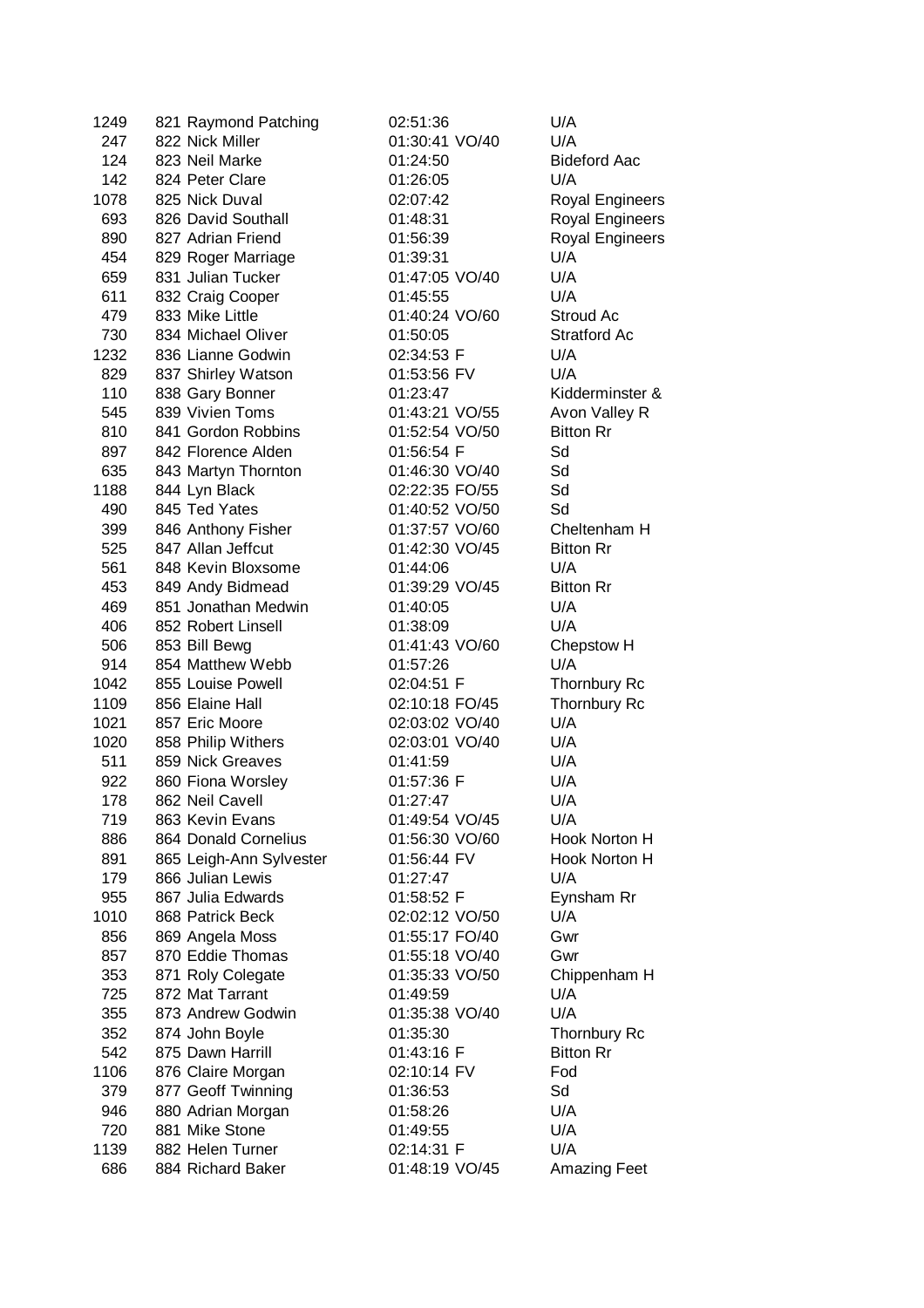| 939  | 886 Claire Niblett       | 01:58:13 F     | Wye Valley R            |
|------|--------------------------|----------------|-------------------------|
| 429  | 887 Simon Bartlett       | 01:38:48       | U/A                     |
| 895  | 888 Katherine Moore      | 01:56:52 F     | <b>Marlow Striders</b>  |
| 741  | 889 Stewart Chandler     | 01:50:33       | U/A                     |
| 748  | 890 David Tiley          | 01:50:44       | U/A                     |
| 188  | 891 Paul Hawkins         | 01:28:08 VO/45 | <b>Stratford Ac</b>     |
| 409  | 892 Brian Allen          | 01:38:17 VO/40 | U/A                     |
| 1080 | 893 Martin Addison       | 02:07:54       | Raf                     |
| 88   | 894 Jeremy Mower         | 01:22:36       | Glos.Ac                 |
| 180  | 895 Les Bailey           | 01:27:51 VO/60 | Mvac                    |
| 331  | 896 Colin Dunn           | 01:34:30       | <b>Bitton Rr</b>        |
| 534  | 897 Peter Shore          | 01:43:02 VO/50 | U/A                     |
| 713  | 898 Graham Reeves        | 01:49:30       | U/A                     |
| 774  | 899 Simon Roe            | 01:51:28       | U/A                     |
| 714  | 900 Martin Coyle         | 01:49:31 VO/45 | U/A                     |
| 624  | 901 Michael Batten       | 01:46:18 VO/40 | U/A                     |
| 708  | 902 Robert Green         | 01:49:09       | Sd                      |
| 798  | 903 Joyce Field          | 01:52:25 FO/50 | Avon Valley R           |
| 883  | 904 Bob Hale             | 01:56:26 VO/50 | U/A                     |
| 726  | 905 Kate Williamson      | 01:50:00 FO/50 | Eynsham Rr              |
| 512  | 909 Paul Young           | 01:42:00       | U/A                     |
| 1017 | 911 Lawrence Ingram      | 02:02:48       | <b>Almost Athletes</b>  |
| 101  | 913 Nigel Misselbrook    | 01:23:29       | <b>Croft Ambrey</b>     |
| 38   | 914 Nick Wigmore         | 01:16:13       | Rowheath Ac             |
| 450  | 915 Neil Hudson          | 01:39:28       | Sd                      |
| 451  | 916 Leo Brooke-Little    | 01:39:28       | Sd                      |
| 1202 | 917 Graham Webb          | 02:26:04 VO/45 | U/A                     |
| 460  | 919 Maurice Wright       | 01:39:48 VO/40 | Sphinx Ac               |
| 500  | 920 Jan Morris           | 01:41:22 F     | Newport H               |
| 653  | 921 Josephine Russell    | 01:46:57 F     | U/A                     |
| 141  | 923 Robert Bradley       | 01:25:59 VO/40 | Halesowen A&Cc          |
| 1030 | 924 Colin Sargerson      | 02:04:05 VO/45 | Sd                      |
| 834  | 925 G Sherwin            | 01:54:07       | U/A                     |
| 620  | 926 P Sherwin            | 01:46:14       | U/A                     |
| 1157 | 927 Jason Pembroke       | 02:17:12       | U/A                     |
| 264  | 928 John Clapp           | 01:31:26 VO/50 | <b>Hogweed Trotters</b> |
| 968  | 929 Paul Rutherford      | 01:59:30 VO/50 | U/A                     |
| 913  | 930 Howard Taylor        | 01:57:24 VO/45 | <b>Hogweed Trotters</b> |
| 227  | 931 Trevor Twinem        | 01:29:49 VO/45 | <b>Bitton Rr</b>        |
| 541  | 932 Denise Ellis         | 01:43:15 FO/40 | Avon Valley R           |
| 612  | 933 Jeremy Evered        | 01:45:56       | Dursley Ac              |
| 629  | 934 Stephen Templeton    | 01:46:25       | U/A                     |
| 1101 | 935 Geoff Vance          | 02:09:43 VO/70 | <b>Stratford Ac</b>     |
| 381  | 938 Stuart Robertson     | 01:37:02       | <b>Hogweed Trotters</b> |
| 594  | 939 Steven Adams         | 01:45:16 VO/40 | <b>Rrc</b>              |
| 136  | 941 Christopher Lee      | 01:25:28       | <b>Instinctive Spor</b> |
| 1161 | 942 Deborah Slayne       | 02:18:09 FV    | U/A                     |
| 862  | 943 Andrew Slayne        | 01:55:25 VO/40 | U/A                     |
| 300  | 944 Alan Clark           | 01:33:01 VO/50 | U/A                     |
| 610  | 946 Steve Mallion        | 01:45:54 VO/50 | U/A                     |
| 1005 | 947 Bee-Wah Cheok        | 02:01:51 FO/50 | U/A                     |
| 148  | 948 Raymond Loughran     | 01:26:25 VO/40 | Shettleston H           |
| 767  | 950 Gail Morgan          | 01:51:09 F     | U/A                     |
| 1187 | 952 Louise Preston       | 02:22:32 F     | U/A                     |
| 756  | 953 Jacqueline Llewellyn | 01:50:56 F     | Chepstow H              |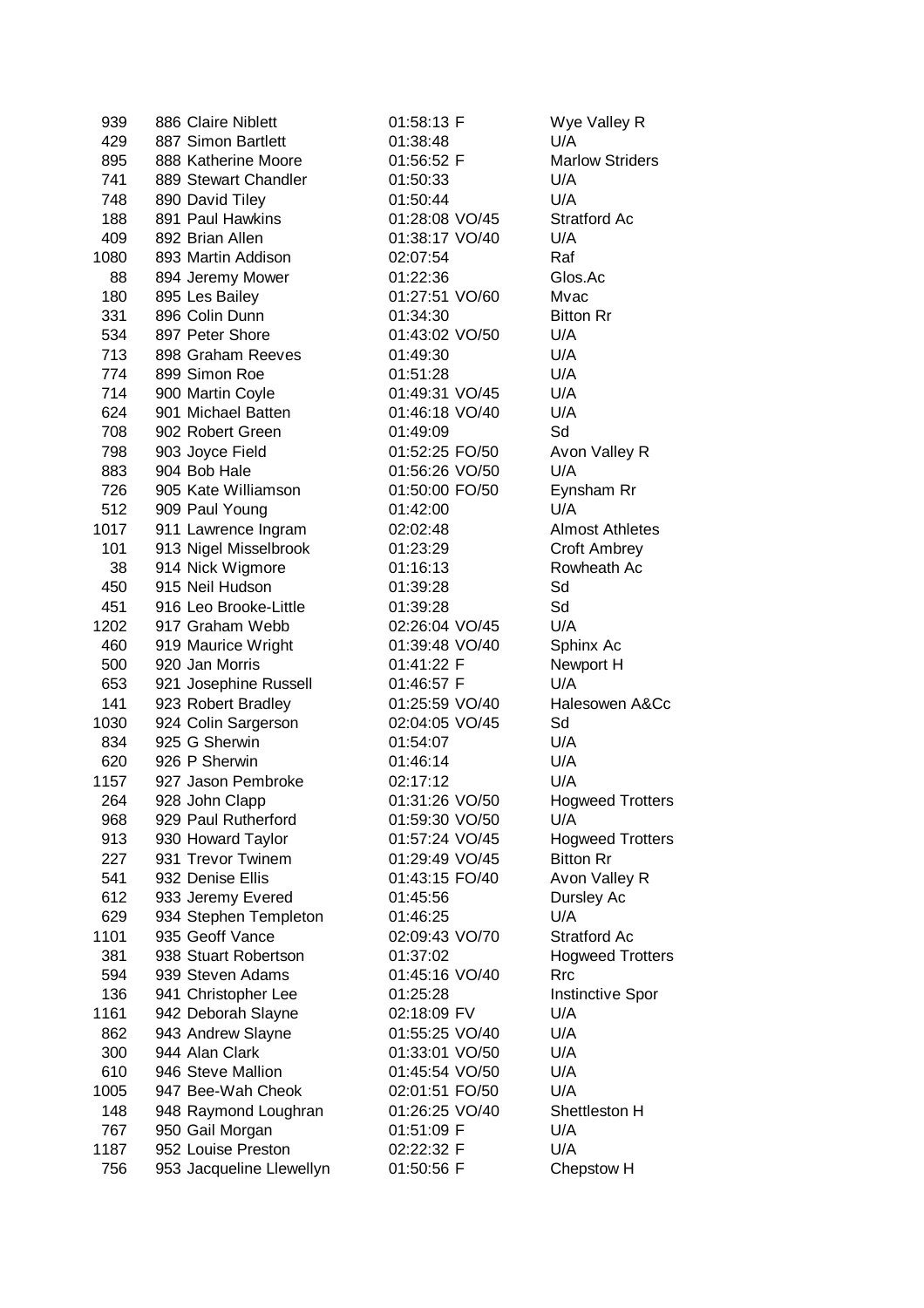| 377        | 954 Rob Fairclough     | 01:36:42             | U/A                     |
|------------|------------------------|----------------------|-------------------------|
| 628        | 955 Peter Clark        | 01:46:23 VO/45       | U/A                     |
| 958        | 957 Paul Adams         | 01:58:57 VO/55       | U/A                     |
| 1246       | 958 Petrina Peat       | 02:46:48 FO/40       | Dursley Ac              |
| 1207       | 959 Colin Anderson     | 02:28:01 VO/60       | Dursley Ac              |
| 207        | 961 Alison Coldrick    | 01:29:00 FO/40       | <b>Bourton Rr</b>       |
| 45         | 962 Nigel Hodge        | 01:16:43             | City Of Norwich         |
| 119        | 964 Andrew Tilsley     | 01:24:21             | Hook Norton H           |
| 239        | 965 Bill Stewart       | 01:30:15             | Sd                      |
|            | 966 Saxon Powell       |                      |                         |
| 1142       |                        | 02:14:40 F           | Stroud Ac               |
| 1138       | 967 Kirstie Inker      | 02:14:29 F           | Stroud Ac               |
| 276        | 968 Richard Blades     | 01:32:02             | U/A                     |
| 601        | 969 Mark Colley        | 01:45:25             | U/A                     |
| 915        | 970 Daniel Rens        | 01:57:28 VO/60       | Sd                      |
| 253        | 971 Martin Purse       | 01:30:59 VO/45       | Stroud Ac               |
| 740        | 972 Paul Newbould      | 01:50:23 VO/45       | Stroud Ac               |
| 556        | 973 Andy Brackston     | 01:43:52             | U/A                     |
| 1076       | 976 Tim Crouch         | 02:07:41 VO/50       | Sd                      |
| 1014       | 977 Julian Sidney      | 02:02:33             | U/A                     |
| 373        | 978 Sue Donaldson      | 01:36:34 FV          | Swindon H               |
| 282        | 980 Derek Cameron      | 01:32:21 VO/40       | U/A                     |
| 517        | 981 Roger Pullen       | 01:42:15 VO/40       | Sd                      |
| 781        | 982 Gary Strange       | 01:51:43             | U/A                     |
| 1062       | 983 Angelo Cugini      | 02:06:32             | U/A                     |
| 1053       | 984 Cathy Mcbarnet     | 02:05:35 F           | U/A                     |
| 263        | 985 Chris Young        | 01:31:24 VO/45       | Stroud Ac               |
| 700        | 986 Dean Brown         | 01:48:41             | U/A                     |
| 234        | 987 Susan Watson       | 01:30:05 FV          | U/A                     |
| 625        | 988 Jacqui Denning     | 01:46:19 FV          | U/A                     |
| 873        | 989 T Watkins          | 01:56:04 VO/60       | U/A                     |
| 872        | 990 Becky Butwell      | 01:55:56 F           | U/A                     |
| 580        | 991 Corry Ravenscroft  | 01:44:44 F           | U/A                     |
| 967        | 992 Nathan Peacey      | 01:59:27             | U/A                     |
| 966        | 993 Nadia Saba         | 01:59:26 F           | <b>Welshback Stride</b> |
| 414        | 994 Colin Waller       | 01:38:26 VO/40       | Sd                      |
| 85         | 995 Graham Owen        | 01:22:10 VO/50       | <b>Watford H</b>        |
| 936        | 996 Kevin Bell         | 01:58:07 VO/45       | U/A                     |
| 470        | 997 Mark Brooks        | 01:40:07             | U/A                     |
| 655        | 998 Terry Hefferman    | 01:46:59 VO/50       | Stroud Ac               |
| 235        | 999 Alison Cockcroft   | 01:30:12 FV          | Stroud Ac               |
| 58         | 1000 Martin Humphreys  | 01:19:07             | Stroud Ac               |
| 569        | 1001 Nicholas Tizzard  | 01:44:20             | U/A                     |
| 645        | 1003 Matthew Windows   | 01:46:48             | U/A                     |
| 646        | 1004 Benjamin Gibbs    | 01:46:48             | U/A                     |
| 603        | 1006 Jamie Seabright   | 01:45:29             | U/A                     |
| 604        | 1007 Ben Piercy        | 01:45:29             | U/A                     |
| 452        | 1008 Dave Marks        | 01:39:28             | U/A                     |
|            | 1009 Martin Smith      |                      | U/A                     |
| 395<br>481 | 1010 Andrew Neison     | 01:37:32             | U/A                     |
| 975        | 1011 William Pitt      | 01:40:32<br>01:59:40 | U/A                     |
| 1118       | 1012 Lawrence Cantelow |                      | U/A                     |
|            |                        | 02:11:38             |                         |
| 130        | 1013 Alan Pitt         | 01:25:06             | Stroud Ac               |
| 1243       | 1014 Andrew Walker     | 02:39:44             | Sd                      |
| 1221       | 1016 Alex Parker       | 02:33:36             | Sd                      |
| 1047       | 1017 Rachel Ffrench    | 02:05:16 F           | Sd                      |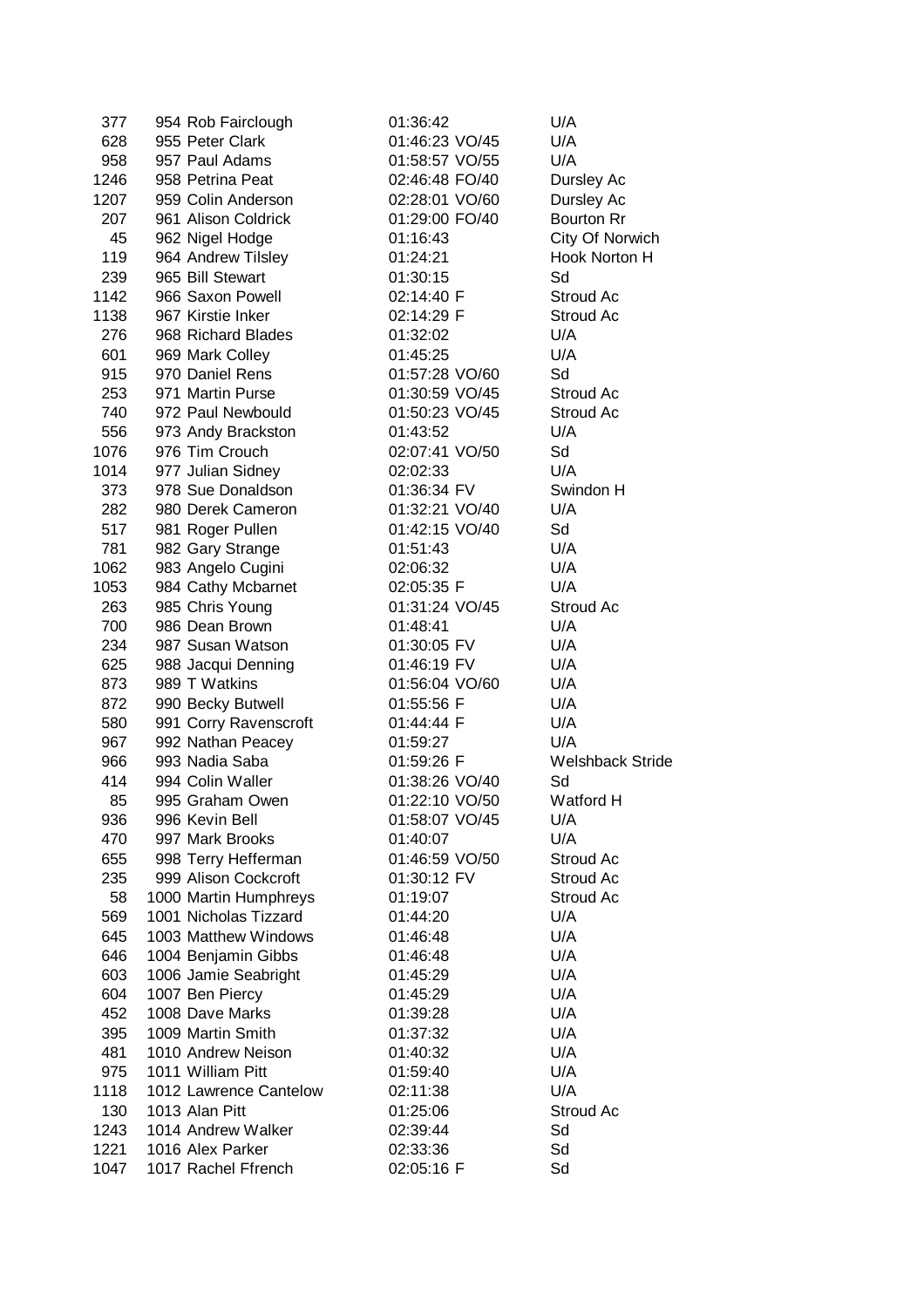| 1048 | 1018 Anja Ffrench                            | 02:05:17 F     | Sd                   |
|------|----------------------------------------------|----------------|----------------------|
| 1041 | 1019 Patrick Ffrench                         | 02:04:47 VO/50 | Sd                   |
| 1120 | 1020 John Hale                               | 02:12:06 VO/45 | Victoria To          |
| 1066 | 1021 Frank Prentice                          | 02:06:53 VO/55 | Victoria To          |
| 806  | 1022 Steve Warwick                           | 01:52:46 VO/50 | Victoria To          |
| 715  | 1023 Derrick Pimm                            | 01:49:31 VO/50 | Victoria To          |
| 1143 | 1024 Mike Elliott                            | 02:14:57 VO/55 | Victoria To          |
| 1176 | 1025 Barry Thomas                            | 02:20:02       | Victoria To          |
| 269  | 1026 Clive Bkackman                          | 01:31:45 VO/40 | Chippenha            |
| 376  | 1028 Rich Edwards                            | 01:36:38       | U/A                  |
| 236  | 1029 Max Knowles                             | 01:30:14       | U/A                  |
| 801  | 1030 Valerie Brown                           | 01:52:32 FO/50 | U/A                  |
| 476  | 1031 Andrew Hosking                          | 01:40:21 VO/40 | <b>Bitton Rr</b>     |
| 962  | 1032 Paul Barton                             | 01:59:16 VO/40 | Sd                   |
| 80   | 1033 Justin Littlechild                      | 01:21:42       | Hogweed 1            |
| 980  | 1034 Toby Howes                              | 01:59:49       | Cheltenhar           |
| 981  | 1035 Lucy Howes                              | 01:59:51 FV    | U/A                  |
| 301  | 1037 Charles Harper                          | 01:33:02       | Fod                  |
| 1051 | 1038 Phillip Williams                        | 02:05:33 VO/50 | U/A                  |
| 573  | 1039 Stephen Gathercole                      | 01:44:25 VO/50 | U/A                  |
| 758  | 1040 Karen Lippett                           | 01:50:57 FO/40 | Chippenha            |
| 169  | 1041 Peter Hawcroft                          | 01:27:05 VO/50 | B&R                  |
| 989  | 1042 Kevin Pollinger                         | 02:00:25       | Bitton Rr            |
| 461  | 1044 Derek Austin                            | 01:39:48 VO/45 | Tri Team C           |
| 773  | 1045 Derek Knight                            | 01:51:25 VO/45 | U/A                  |
| 1102 | 1046 Art Williams                            | 02:09:45 VO/60 | Almost Ath           |
| 999  | 1047 Adam Starkey                            | 02:01:13       | Sd                   |
| 943  |                                              | 01:58:21 F     | U/A                  |
| 576  | 1049 Wendy Woodhouse<br>1050 Colin Blake     | 01:44:29 VO/50 | Tewkesbur            |
| 1194 | 1051 David Thomas                            | 02:24:05 VO/50 | U/A                  |
| 789  | 1052 John Borland                            | 01:51:59 VO/70 | <b>Finch Coas</b>    |
| 170  | 1053 Philip Evans                            | 01:27:06       | U/A                  |
| 197  |                                              | 01:28:39 VO/40 | U/A                  |
| 504  | 1054 Duncan Nottingham<br>1055 Mike Marshall | 01:41:31 VO/60 | U/A                  |
|      | 1056 Philip Angier                           |                |                      |
| 880  |                                              | 01:56:19 VO/50 | Nevac                |
| 1038 | 1057 Shirley Albrow                          | 02:04:30 FO/40 | Simones H            |
| 1037 | 1058 Angus Kennedy                           | 02:04:30 VO/40 | Simones H            |
| 621  | 1059 Glen Jackson                            | 01:46:15 FO/50 | Simones <sub>H</sub> |
| 1229 | 1060 Catherine Reilly                        | 02:34:11 FO/40 | Simones H            |
| 1160 | 1061 Deborah Tyler                           | 02:18:06 FV    | Simones H            |
| 532  | 1062 Michael Price                           | 01:42:54       | Simones H            |
| 651  | 1063 John Tourt                              | 01:46:53 VO/50 | Rowheath             |
| 1110 | 1064 Kate Da Silva                           | 02:10:27 F     | U/A                  |
| 639  | 1065 Louise Dennis                           | 01:46:41 FV    | Headingtor           |
| 1027 | 1066 Simon Hudd                              | 02:03:31       | Penarth &            |
| 204  | 1067 Marianne Bleaken                        | 01:28:53 F     | Chippenha            |
| 95   | 1068 Andrew Thompson                         | 01:23:04 VO/40 | Griffithstov         |
| 330  | 1069 Roger Osborn                            | 01:34:24 VO/50 | Swindon H            |
| 1215 | 1070 Lesley Reed                             | 02:32:09 FO/40 | Sd                   |
| 791  | 1071 Alice Lewis                             | 01:52:01 FO/40 | Sd                   |
| 850  | 1072 Christopher Holbrow                     | 01:55:05       | Sd                   |
| 845  | 1074 Abi Handley                             | 01:54:55 F     | Sd                   |
| 494  | 1076 Nigel Dimmock                           | 01:40:58 VO/60 | Spa Stride           |
| 425  | 1077 Marc Sired                              | 01:38:38       | U/A                  |
| 160  | 1078 Paul Chappell                           | 01:26:47 VO/40 | Hogweed 1            |

ictoria Tow ictoria Tow ictoria Tow ictoria Tow ictoria Tow ictoria Tow hippenham H ogweed Trotters heltenham H hippenham H ri Team Glos Imost Athletes ewkesbury Ac inch Coasters imones Health C imones Health C imones Health C imones Health C imones Health C imones Health C owheath Ac eadington Rr enarth & Dinas hippenham H riffithstown H pa Striders ogweed Trotters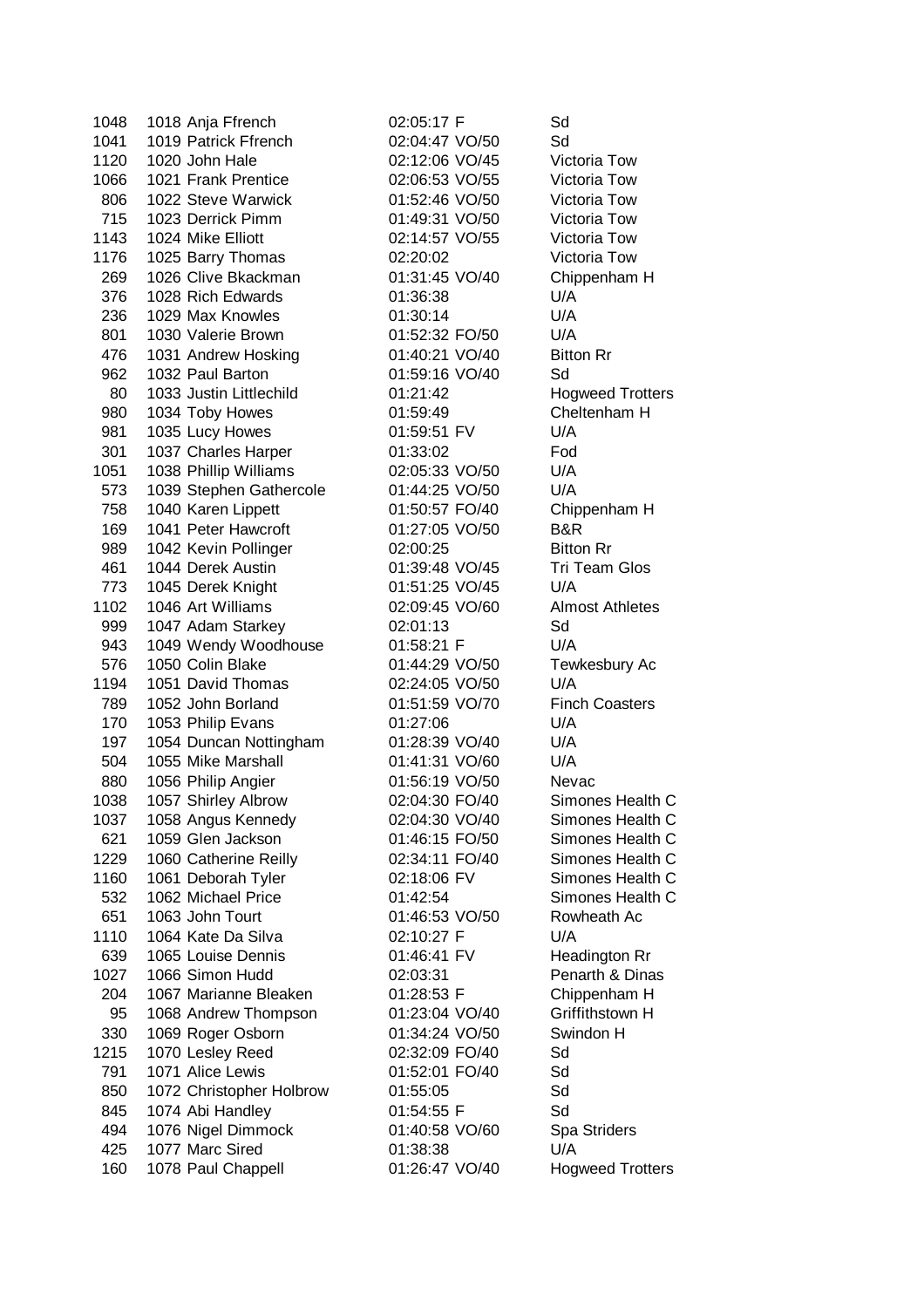| 208  | 1079 Barrie Dunn      | 01:29:03 VO/40 | <b>Bitton Rr</b>        |
|------|-----------------------|----------------|-------------------------|
| 681  | 1080 Sandra Brown     | 01:48:05 FO/40 | Mvac                    |
| 1114 | 1081 Pauline Davis    | 02:11:07 FO/50 | Mvac                    |
| 1149 | 1082 Jolanne Le-Faye  | 02:15:42 FV    | U/A                     |
| 1150 | 1083 Nicholas Le-Faye | 02:15:43       | U/A                     |
| 1103 | 1084 Ralph Whitlock   | 02:09:49 VO/50 | <b>St Albans Stride</b> |
| 1086 | 1086 Philip Williams  | 02:08:29       | Frys                    |
| 816  | 1087 Stuart Matthews  | 01:53:22       | U/A                     |
| 531  | 1088 David Rosser     |                |                         |
|      |                       | 01:42:46 VO/60 | Amman Valley            |
| 734  | 1089 Neil Thomas      | 01:50:12       | Hengoed Rr              |
| 1057 | 1090 Nick Pready      | 02:06:04 VO/40 | <b>Reading Rr</b>       |
| 115  | 1092 Carl Williams    | 01:24:13       | Chepstow H              |
| 546  | 1093 Royston Toon     | 01:43:28 VO/50 | Chepstow H              |
| 1002 | 1094 Lorna Toon       | 02:01:36 FO/50 | Chepstow H              |
| 684  | 1095 Russell Thornton | 01:48:12 VO/45 | Sd                      |
| 335  | 1096 Ken Harrison     | 01:34:36 VO/45 | Swindon H               |
| 1025 | 1097 Terry Ranger     | 02:03:15 VO/40 | Cirencester Ac          |
| 1085 | 1098 Karen Mansfield  | 02:08:25 FV    | Sd                      |
| 1091 | 1099 Nikki Thomas     | 02:08:45 F     | Sd                      |
| 813  | 1100 Ian Bond         | 01:53:06       | U/A                     |
| 863  | 1101 Derek Sharpe     | 01:55:28 VO/70 | U/A                     |
| 1087 | 1102 Judith Smith     | 02:08:31 FO/45 | U/A                     |
| 660  | 1103 Pauline Morgan   | 01:47:07       | Swindon H               |
| 246  | 1105 Phillip Manning  | 01:30:37 VO/40 | Stroud Ac               |
| 1013 | 1106 Margaret Hill    | 02:02:32       | <b>Tetbury Royals</b>   |
| 59   | 1107 Graham Patton    | 01:19:13 VO/60 | Massey Ferguson         |
| 149  | 1108 Ken Morgan       | 01:26:27 VO/50 | Kidderminster &         |
| 238  | 1109 Nick Ackland     | 01:30:15       | Sd                      |
| 196  | 1110 Mark Graham      | 01:28:36       | B&R                     |
| 317  | 1111 Roger Beacham    | 01:33:58 VO/60 | B&R                     |
| 985  | 1112 David Coleman    | 02:00:02 VO/50 | Westbury H              |
| 1034 | 1113 David Reed       | 02:04:23 VO/60 | Westbury H              |
| 398  | 1114 Simon Davies     | 01:37:47 VO/40 | U/A                     |
| 105  | 1115 Philip Argent    | 01:23:34 VO/40 | U/A                     |
| 1206 | 1116 Sally Lowndes    | 02:27:35 FO/40 | <b>Almost Athletes</b>  |
| 1189 | 1117 Clare Lowndes    | 02:23:17 F     | U/A                     |
|      |                       |                |                         |
| 1135 | 1118 Peter Lawton     | 02:14:12 VO/40 | U/A                     |
| 1096 | 1119 Tracy Broadhurst | 02:09:02 FV    | U/A                     |
| 802  | 1124 Sharon Hemming   | 01:52:33 FO/40 | Gwr                     |
| 256  | 1125 Roger Hemming    | 01:31:03 VO/45 | Gwr                     |
| 861  | 1126 Geoff Webb       | 01:55:24 VO/50 | Tewkesbury Ac           |
| 928  | 1127 Michael Warnock  | 01:57:48 VO/50 | U/A                     |
| 289  | 1128 Lee Urch         | 01:32:34       | U/A                     |
| 361  | 1129 James Hall       | 01:35:59       | U/A                     |
| 1024 | 1130 Andrew Bolton    | 02:03:08 VO/40 | U/A                     |
| 1198 | 1131 Terry Jefferson  | 02:25:31       | Stroud Ac               |
| 575  | 1134 Neil Hathaway    | 01:44:28       | U/A                     |
| 609  | 1134 Neil Hathaway    | 01:45:52       | U/A                     |
| 775  | 1135 Leon Vaughan     | 01:51:29       | U/A                     |
| 687  | 1137 Ian Hancock      | 01:48:25       | U/A                     |
| 817  | 1138 Susan Phipps     | 01:53:22 FO/45 | U/A                     |
| 1121 | 1139 Glyn Thomas      | 02:12:07       | Sd                      |
| 948  | 1140 Nigel Winsper    | 01:58:29       | U/A                     |
| 947  | 1141 Reina Guttridge  | 01:58:28 F     | U/A                     |
| 536  | 1145 Michael Mcnammee | 01:43:11       | Sd                      |
|      |                       |                |                         |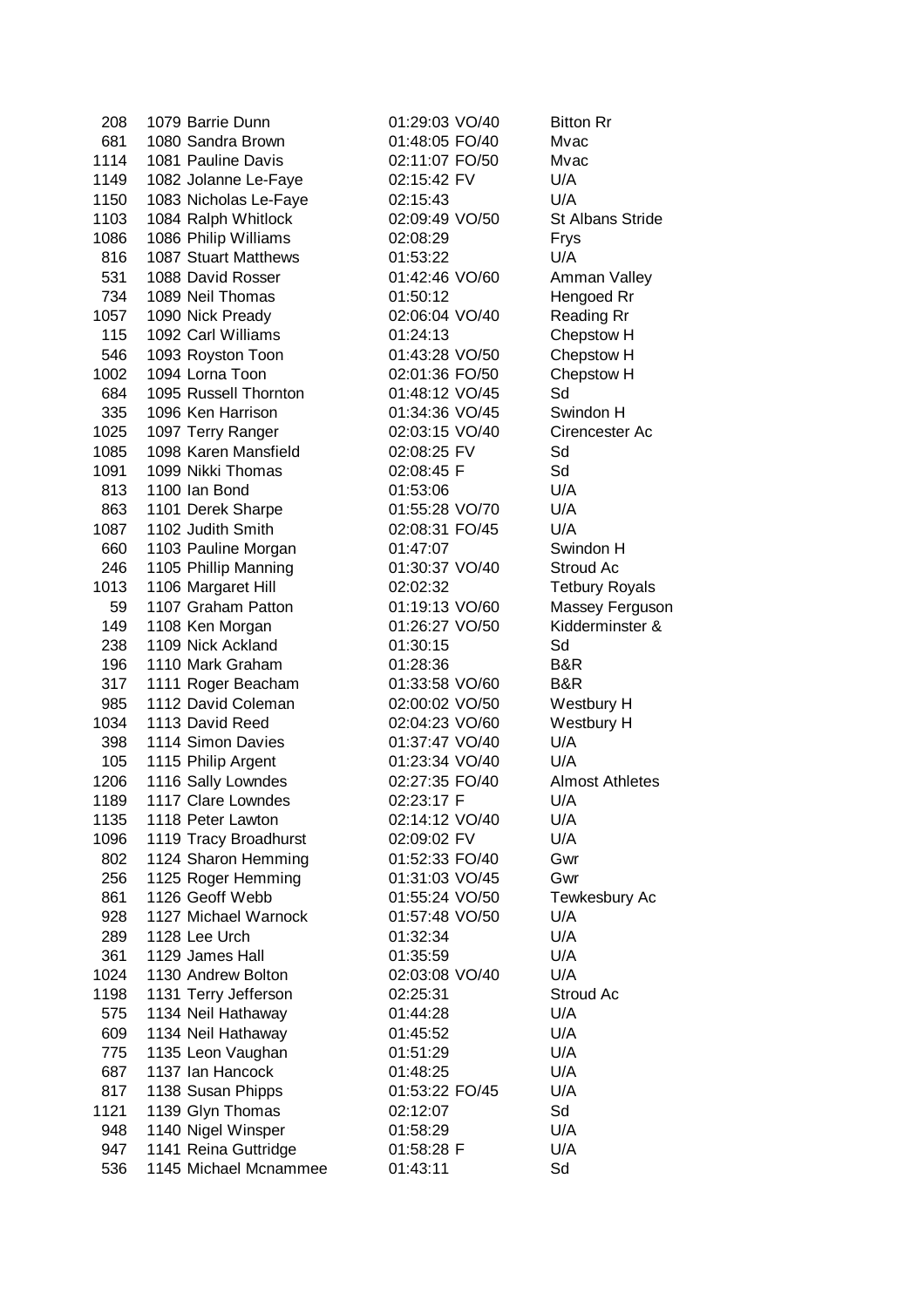| 965  | 1146 Martin Davies        | 01:59:25 VO/45 | U/A                     |
|------|---------------------------|----------------|-------------------------|
| 805  | 1147 David Penter         | 01:52:45       | U/A                     |
| 383  | 1148 Timothy Ockwell      | 01:37:06 VO/50 | U/A                     |
| 837  | 1149 Richard Bailey       | 01:54:11 VO/45 | S Derbyshire Rr         |
| 707  | 1150 Jem Brown            | 01:49:08       | U/A                     |
| 550  | 1151 Tony Latham          | 01:43:33 VO/45 | Westbury H              |
| 671  |                           | 01:47:36       | U/A                     |
|      | 1152 Shaun Brady          |                |                         |
| 858  | 1154 Steven Lomax         | 01:55:19       | U/A                     |
| 496  | 1155 Jim Adams            | 01:41:01 VO/45 | U/A                     |
| 906  | 1156 Beatrice Pounder     | 01:57:06 F     | City Of Bath            |
| 1151 | 1157 Christopher Abbott   | 02:16:11 VO/45 | Sd                      |
| 799  | 1158 Stephen Watts        | 01:52:30 VO/40 | <b>Bitton Rr</b>        |
| 811  | 1159 Gwen Hughes          | 01:52:58 FO/40 | Dursley Ac              |
| 415  | 1160 Ralph Hibbert        | 01:38:27 VO/50 | Chippenham H            |
| 598  | 1161 David Martin         | 01:45:20       | <b>Swindon Striders</b> |
| 940  | 1162 Dan James            | 01:58:17       | U/A                     |
| 1208 | 1163 Mary Stevens         | 02:28:06 F     | U/A                     |
| 1209 | 1164 Patricia Conway      | 02:28:07 F     | U/A                     |
| 1197 | 1165 Sally Newman         | 02:25:31 F     | U/A                     |
| 1039 | 1166 David Kinder         | 02:04:31       | U/A                     |
| 1065 | 1167 Jenny Moore          | 02:06:50 F     | Adams Rc                |
| 724  | 1169 Andrew Tipper        | 01:49:59       | Bournville H            |
| 896  | 1171 Claire Hebblethwaite | 01:56:53 F     | U/A                     |
| 780  | 1173 Neville Dewson       | 01:51:41 VO/60 | Rrc                     |
| 1242 | 1174 Maurice Moore        | 02:39:00 VO/45 | Sd                      |
| 1216 | 1175 Katherine Lewis      | 02:33:15 F     | <b>Almost Athletes</b>  |
| 670  | 1176 John Warnock         | 01:47:34 VO/50 | Kidlington Rc           |
| 1217 | 1177 Bridget Wilsdon      | 02:33:16 FV    | <b>Almost Athletes</b>  |
| 786  | 1178 Rupert Cox           | 01:51:53 VO/45 | U/A                     |
| 749  | 1180 Rachel Howells       | 01:50:44 F     | U/A                     |
| 1008 | 1181 Steve Warner         | 02:02:09       | U/A                     |
| 1012 | 1182 Pam Ferris           | 02:02:19 F     | Cheltenham H            |
| 369  | 1184 Neil Tamlyn          | 01:36:20       | Sd                      |
| 1191 | 1185 Neil Maller          | 02:23:36       | Sd                      |
| 1155 | 1186 Matt Tuck            | 02:16:42       | U/A                     |
| 723  | 1187 David Gibson         | 01:49:57       | U/A                     |
| 752  | 1189 Rachel Hayton        | 01:50:47 F     | Egdon Heath H           |
| 807  | 1190 Alison Leharne       | 01:52:46 F     | U/A                     |
| 613  | 1191 Brenda Avery         | 01:45:56 FO/50 | U/A                     |
| 916  | 1200 Mike Gibbs           | 01:57:30       | U/A                     |
| 992  | 1201 Rachel Lynch-Warden  | 02:00:39 F     | Sd                      |
| 1093 | 1202 Nicholas Parker      | 02:08:52       | Sd                      |
| 1171 | 1203 Helen Parker         | 02:19:42 F     | Sd                      |
| 1159 | 1206 Laurence Taylor      | 02:18:01 VO/55 | Mvac                    |
| 793  | 1207 Susan Taylor         | 01:52:10 FO/50 | Mvac                    |
| 1193 | 1208 Moya Church          | 02:24:04 FO/50 | U/A                     |
| 61   | 1209 Paul Barnes          | 01:19:35 VO/40 | Cheltenham H            |
|      |                           |                |                         |
| 712  | 1210 Elizabeth Smith      | 01:49:17 FO40  | Tamworth Ac             |
| 259  | 1211 Jo Webb              | 01:31:09 FO40  | <b>Bitton Rr</b>        |
| 69   | 1212 Mark Chew            | 01:20:30       | Sd                      |
| 172  | 1213 David Mcnally        | 01:27:16       | Gwr                     |
| 231  | 1214 John Clavey          | 01:29:58       | U/A                     |
| 1107 | 1215 Paul Huxsted         | 02:10:15 VO/40 | U/A                     |
| 766  | 1219 Shirley Brokenshaw   | 01:51:05 FO/55 | <b>Hogweed Trotters</b> |
| 870  | 1220 Mike Brokenshaw      | 01:55:50 VO/50 | <b>Hogweed Trotters</b> |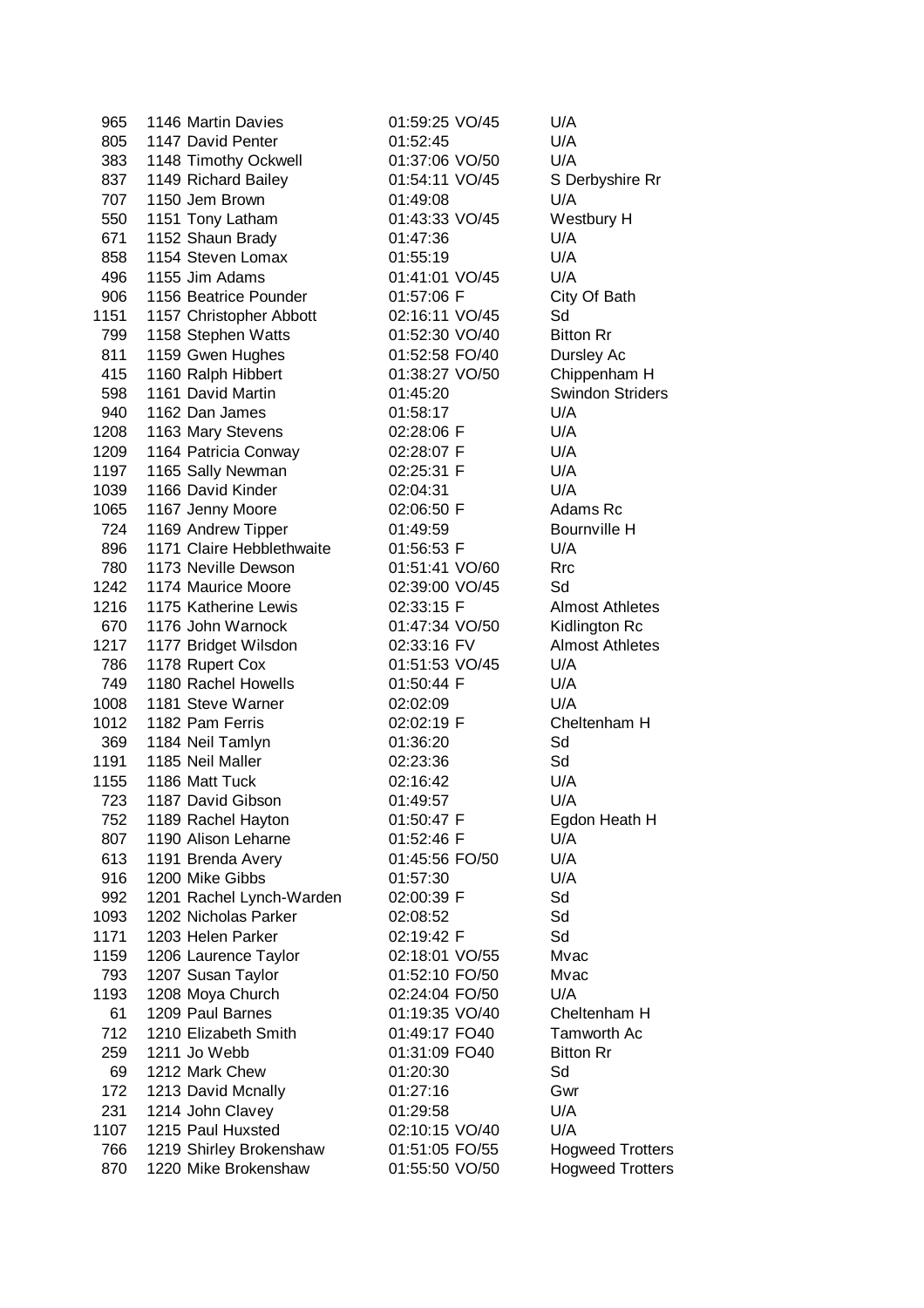| 173  | 1221 Sian Monohan       | 01:27:28 FO40  | <b>Bristol A</b>  |
|------|-------------------------|----------------|-------------------|
| 366  | 1224 Jim Bishop         | 01:36:10       | U/A               |
| 737  | 1225 Stephen Chapman    | 01:50:15 VO/50 | U/A               |
| 876  | 1226 George Gill        | 01:56:11       | U/A               |
| 371  | 1228 Sydney Reynolds    | 01:36:33 VO/50 | Rhondda           |
| 268  | 1229 Dennis Collins     | 01:31:42       | U/A               |
| 510  | 1231 Neil Crosby        | 01:41:57       | Rhondda           |
| 403  | 1232 Kevin Gibbons      | 01:38:01       | Rhondda           |
| 445  | 1233 Christopher Cann   | 01:39:24 VO/45 | Rhondda           |
| 237  | 1234 Kenneth Medcraft   | 01:30:14 VO/50 | Rhondda           |
| 1241 | 1235 Pricilla Downs     | 02:39:00 FO/65 | Rhondda           |
| 884  | 1236 Robert Laidler     | 01:56:28 VO/55 | U/A               |
| 885  | 1237 Rachel Laidler     | 01:56:28 F     | U/A               |
| 51   | 1238 Kevin Minty        | 01:17:57       | Weston /          |
| 1175 | 1239 John Howe          | 02:19:51 VO/50 | U/A               |
| 1174 | 1240 Tony Roberts       | 02:19:50 VO/50 | U/A               |
| 956  | 1241 Anthony Molloy     | 01:58:55       | <b>Birchfield</b> |
| 55   | 1242 Dave Potter        | 01:18:38 VO/45 | Leaming           |
| 1064 | 1243 Robin Jarvis       | 02:06:43 VO/40 | U/A               |
| 400  | 1244 Tim Butler         | 01:37:58       | U/A               |
| 990  | 1245 Alison Palfrey     | 02:00:28 F     | Sd                |
| 1218 | 1246 Helen Elliot       | 02:33:16 FV    | U/A               |
| 279  | 1247 Simon Nicoll       | 01:32:12       | Swindon           |
| 590  | 1248 Graham Wood        | 01:45:02 VO/45 | Swindon           |
| 1054 | 1249 Philip Middleton   | 02:05:45       | U/A               |
| 274  | 1250 Anthony Hemmins    | 01:31:55 VO/45 | Swindon           |
| 341  | 1252 Unknown            | 01:34:56       | U/A               |
| 543  | 1253 Dave Nance         | 01:43:16 FO/45 | Tamer T           |
| 299  | 1254 Shaun Collins      | 01:33:00 VO/40 | Swindon           |
| 935  | 1255 Mary Joyce         | 01:58:02 FV    | Gwr               |
| 904  | 1256 Liz Workman        | 01:57:02 FV    | Sd                |
| 901  | 1257 Paul Mclauchlin    | 01:57:01 VO/40 | Sd                |
| 1239 | 1260 Lynn Tyror         | 02:36:59 FO/50 | Sd                |
| 397  | 1261 Catherine Ocarroll | 01:37:47 F     | Glos.Ac           |
| 357  | 1262 James Body         | 01:35:42       | <b>Bitton Rr</b>  |
| 676  | 1263 Howard Marshall    | 01:47:49 VO/45 | Orpingto          |
| 1185 | 1264 Hilary White       | 02:21:46 FV    | U/A               |
| 1184 | 1265 Sharon King        | 02:21:45 FO40  | U/A               |
| 1144 | 1266 Nadya Mounser      | 02:14:58 F     | U/A               |
| 354  | 1267 Neil Philips       | 01:35:34 VO/40 | Witney F          |
| 404  | 1268 Dermot Mulien      | 01:38:04 FO/50 | <b>Stroud A</b>   |
| 761  | 1269 Michael Garnett    | 01:51:00 VO/45 | Stroud A          |
| 804  | 1270 Nicholas Fisher    | 01:52:40 VO/45 | U/A               |
| 442  | 1271 Unknown            | 01:39:22       | U/A               |
| 26   | 1272 Christopher Harvey | 01:14:53       | Severn A          |
| 97   | 1273 Alistair Bartlett  | 01:23:12       | Avon Va           |
| 491  | 1274 Phil Hawkes        | 01:40:55 VO/40 | U/A               |
| 1063 | 1275 Philip Silvester   | 02:06:41 VO/50 | U/A               |
| 186  | 1276 Dave Higgins       | 01:28:07 VO/50 | Worceste          |
| 295  | 1277 George Scully      | 01:32:54 VO/50 | Severn A          |
| 315  | 1278 Philip Whitmore    | 01:33:56       | Glos.Ac           |
| 554  | 1279 Allan Green        | 01:43:48 VO/45 | Almost A          |
| 332  | 1280 Mark Willis        | 01:34:31       | Raf Innsy         |
| 579  | 1281 Julia Holbrook     | 01:44:36 F     | Trenthan          |
| 1073 | 1282 Caroline Ceguro    | 02:07:30 F     | U/A               |
|      |                         |                |                   |

01:27:28 FO40 Bristol Ac 01:36:10 U/A 01:50:15 VO/50 U/A 01:56:11 U/A 01:36:33 VO/50 Rhondda Valley 01:31:42 U/A 01:41:57 Rhondda Valley 01:38:01 Rhondda Valley 01:39:24 VO/45 Rhondda Valley 01:30:14 VO/50 Rhondda Valley 02:39:00 FO/65 Rhondda Valley 01:56:28 VO/55 U/A 01:56:28 F U/A 01:17:57 Weston Ac 02:19:51 VO/50 U/A 02:19:50 VO/50 U/A 01:58:55 Birchfield H 02:06:43 VO/40 U/A 01:37:58 U/A 02:00:28 F Sd 02:33:16 FV U/A 01:32:12 Swindon Striders 01:45:02 VO/45 Swindon H 02:05:45 U/A 01:31:55 VO/45 Swindon H 01:34:56 U/A 01:43:16 FO/45 Tamer Trotters 01:33:00 VO/40 Swindon H 01:58:02 FV Gwr 01:57:02 FV Sd 01:57:01 VO/40 Sd 02:36:59 FO/50 Sd 01:37:47 F Glos.Ac 01:47:49 VO/45 Orpington R.R. 02:21:46 FV U/A 02:21:45 FO40 U/A 02:14:58 F U/A 01:35:34 VO/40 Witney Rr 01:38:04 FO/50 Stroud Ac 01:51:00 VO/45 Stroud Ac 01:52:40 VO/45 U/A 01:39:22 U/A 01:14:53 Severn Ac 01:23:12 Avon Valley R 01:40:55 VO/40 U/A 02:06:41 VO/50 U/A 01:28:07 VO/50 Worcester Ac 01:32:54 VO/50 Severn Ac 01:33:56 Glos.Ac 01:43:48 VO/45 Almost Athletes 01:34:31 Raf Innsworth 01:44:36 F Trentham 02:07:30 F U/A

01:18:38 VO/45 Leamington C+Ac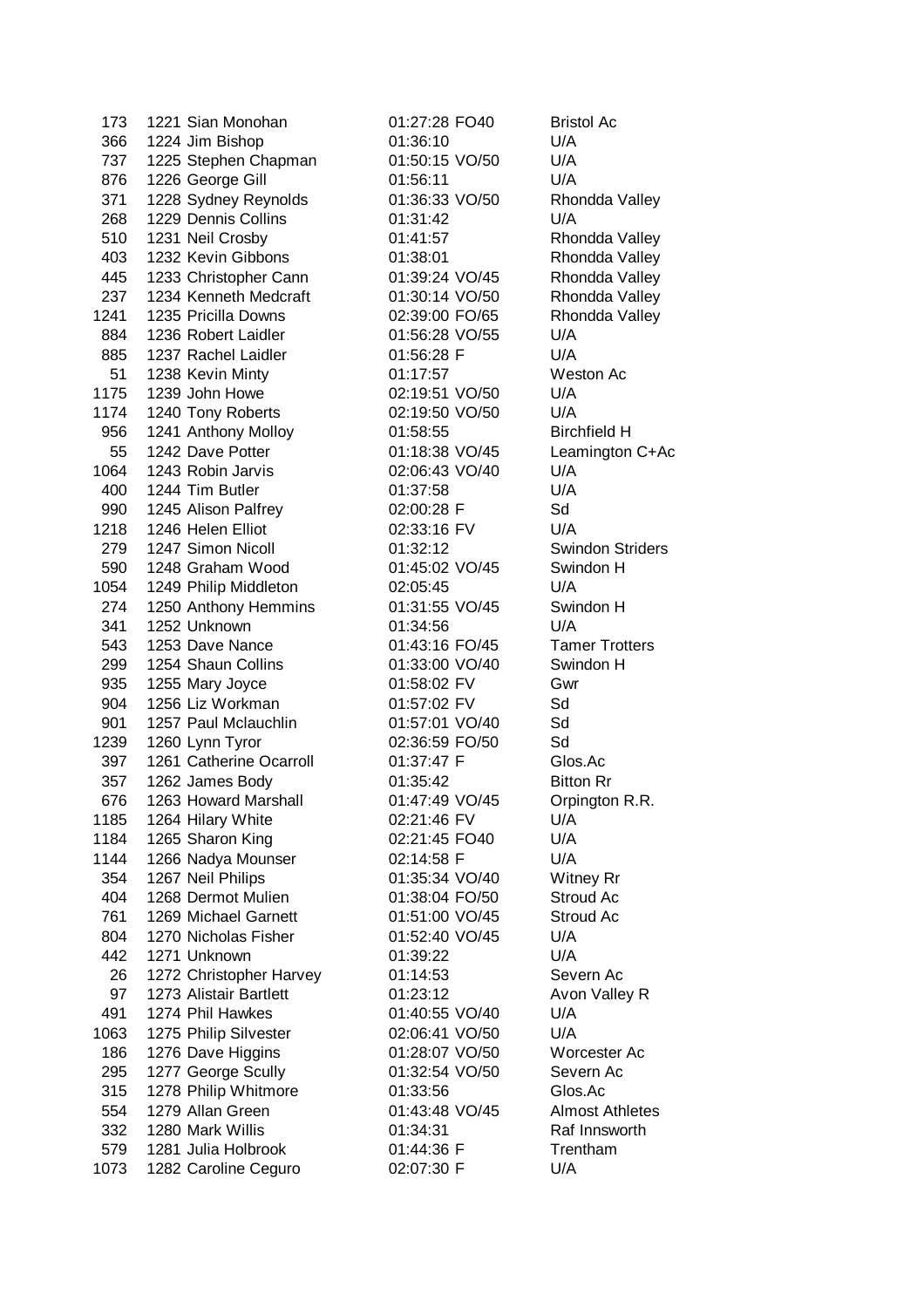| 1036 | 1283 Brian Mills                        | 02:04:27 VO/45 | 100 Marathon Cl        |
|------|-----------------------------------------|----------------|------------------------|
| 280  | 1284 Jason Parsons                      | 01:32:17       | Gwr                    |
| 680  | 1285 Christopher O'Carroll              | 01:47:55 VO/55 | Glos.Ac                |
| 539  | 1286 Michael Barry                      | 01:43:14 VO/50 | <b>Bitton Rr</b>       |
| 90   | 1287 Nick Davies                        | 01:22:54       | Raf                    |
| 921  | 1289 Tracy Davis                        | 01:57:34 F     | Fod                    |
| 339  | 1290 Tim Reynolds                       | 01:34:55       | U/A                    |
| 482  | 1291 Stephen Morrison                   | 01:40:35       | U/A                    |
| 1094 | 1292 Gary Musto                         | 02:08:54       | U/A                    |
| 1112 | 1293 Paul Walker                        | 02:10:47 VO/50 | U/A                    |
| 446  | 1294 Brian Dolman                       | 01:39:26 VO/60 | <b>Telford H</b>       |
| 225  | 1295 Andrew Brown                       | 01:29:47 VO/40 | Severn Ac              |
| 497  | 1296 Phil Conridge                      | 01:41:02       | U/A                    |
| 258  | 1297 Ray Bettertom                      | 01:31:08 VO/50 | <b>Bitton Rr</b>       |
| 98   | 1298 Tom Smith                          | 01:23:16 VO/40 | Chippenham H           |
| 959  | 1299 John Fitzgerald                    | 01:59:02 VO/40 | U/A                    |
| 924  | 1300 Tim Adsett                         | 01:57:39       | U/A                    |
|      |                                         |                | U/A                    |
| 925  | 1301 Dave Tilsley<br>1302 Sarah Derrick | 01:57:40       |                        |
| 402  | 1303 Jason Derrick                      | 01:38:00       | Gwr                    |
| 177  |                                         | 01:27:43       | Gwr                    |
| 441  | 1304 Michael Hibbert                    | 01:39:15       | U/A                    |
| 189  | 1305 Michael Curry                      | 01:28:13 VO/40 | U/A                    |
| 310  | 1306 Paul Ainslie                       | 01:33:27 VO/40 | Witney Rr              |
| 351  | 1307 Sean Cockle                        | 01:35:25 VO/40 | U/A                    |
| 345  | 1308 Mark Hughes                        | 01:35:07 VO/45 | Trentham               |
| 1072 | 1309 Diyley Milnes                      | 02:07:30       | Sd                     |
| 528  | 1310 Bernard Lucas                      | 01:42:39 VO/55 | Cheltenham H           |
| 1233 | 1311 Martin Fryatt                      | 02:35:06       | U/A                    |
| 368  | 1312 Roger Morriss                      | 01:36:12 VO/50 | Cheltenham H           |
| 483  | 1313 Steve Pugh                         | 01:40:35 VO/40 | U/A                    |
| 86   | 1314 Tony Jefferies                     | 01:22:17 VO/55 | Westbury H             |
| 137  | 1315 Neil Scowby                        | 01:25:43       | Glos.Ac                |
| 306  | 1316 Erich Happel                       | 01:33:18       | U/A                    |
| 401  | 1317 Julia Kelly                        | 01:37:59 FV    | <b>Bourton Rr</b>      |
| 522  | 1318 Paul Rowles                        | 01:42:28       | Sd                     |
| 792  | 1319 Peter Roberts                      | 01:52:02 VO/45 | U/A                    |
| 302  | 1320 Adam Asher                         | 01:33:04       | U/A                    |
| 120  | 1321 Mark Jones                         | 01:24:22       | Ponytpridd R Ac        |
| 184  | 1322 Gary Barnes                        | 01:28:02 VO/40 | Severn Ac              |
| 433  | 1323 Nigel Stinton                      | 01:38:52 VO/40 | U/A                    |
| 222  | 1324 A Smith                            | 01:29:39 VO/40 | Rhondda Valley         |
| 593  | 1325 David Christmas                    | 01:45:10 VO/45 | <b>Bitton Rr</b>       |
| 553  | 1326 Robert Lee                         | 01:43:47 VO/40 | U/A                    |
| 319  | 1327 Gregory Leyshon                    | 01:34:01 VO/50 | Severn Ac              |
| 151  | 1328 Nick Peaple                        | 01:26:30 VO/50 | Chippenham H           |
| 988  | 1330 Alan Tindale                       | 02:00:25       | U/A                    |
| 1026 | 1331 Lee Friett                         | 02:03:27       | <b>Rivacre Runners</b> |
| 342  | 1332 Sue Healem                         | 01:34:56 FV    | Ranelagh Harr          |
| 1181 | 1333 Ray Clarile                        | 02:20:57 VO/55 | Kynsham R.R.           |
| 662  | 1334 Glyn Hughes                        | 01:47:13 VO/45 | Bournville H           |
| 867  | 1335 James Oconnor                      | 01:55:39       | U/A                    |
| 787  | 1336 Wendy Lawrence                     | 01:51:54 FO/45 | Fod                    |
| 1134 | 1337 Kevin Wood                         | 02:14:12       | U/A                    |
| 824  | 1338 Ewart Lewis                        | 01:53:47 VO/40 | U/A                    |
| 133  | 1339 Antony Walsh                       | 01:25:20       | <b>Bitton Rr</b>       |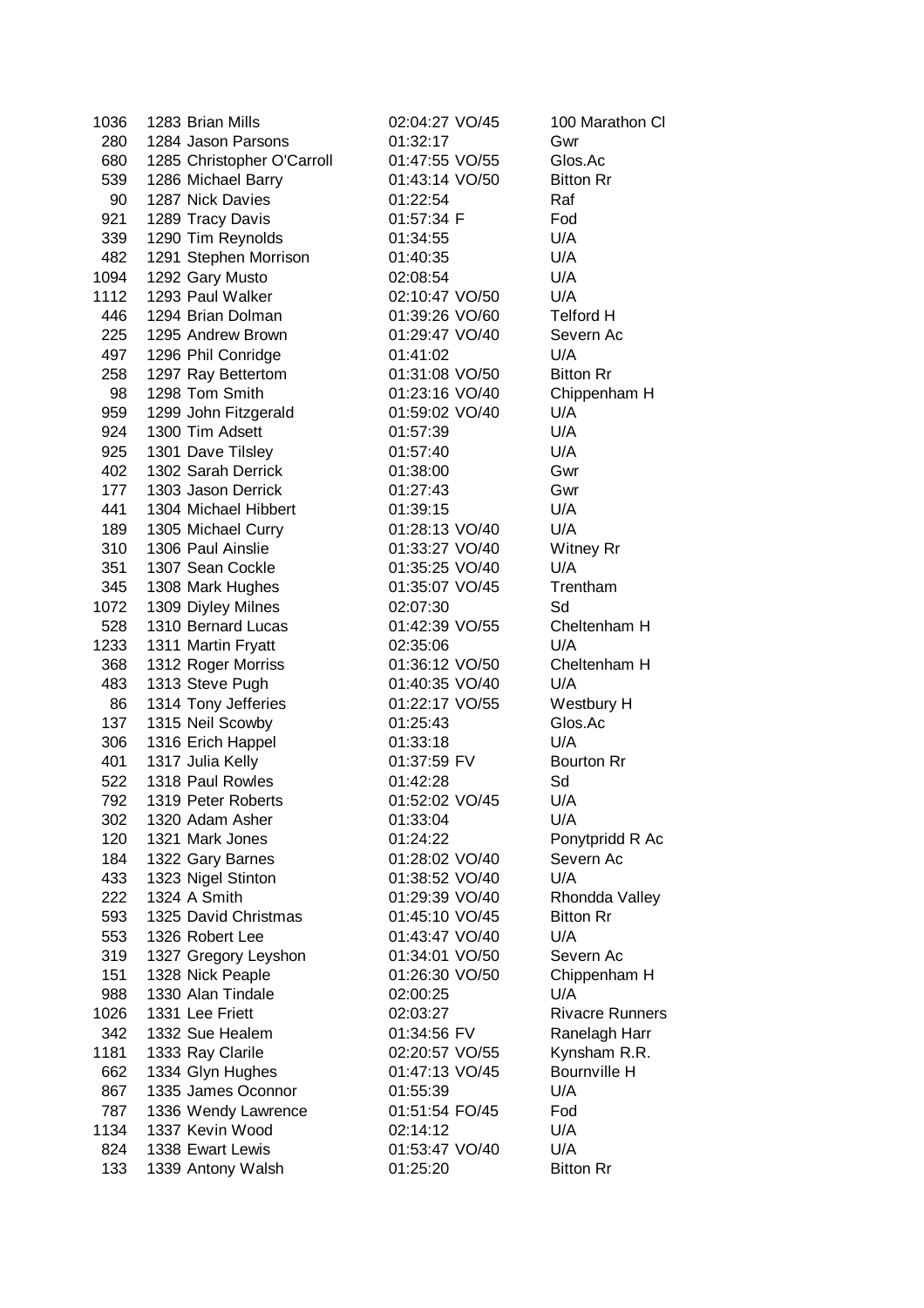| 1113 | 1340 Annette King       |
|------|-------------------------|
| 1075 | 1341 Emma Lloyd         |
| 1100 | 1342 James Johnson      |
| 677  | 1343 Robert Pope        |
| 688  | 1344 Richard Pareeter   |
| 255  | 1345 Chris Heath        |
| 303  | 1346 Adrian Woolven     |
| 150  | 1347 Samuel Wright      |
| 102  | 1348 Craig Harding      |
| 252  | 1349 Julian Dowen       |
| 591  | 1350 Bridgette Taylor   |
| 524  | 1351 Malcolm Offer      |
| 1125 | 1352 Susan De-Camps     |
| 427  | 1353 Christopher Porton |
| 394  | 1354 Jennifer Hopkins   |
| 431  | 1355 David Smith        |
| 99   | 1356 Mark Hamper        |
| 1186 | 1357 Martin Whitfield   |
| 618  | 1358 Darrel Barnes      |
| 192  | 1359 Paul Edwards       |
| 941  | 1360 Alan Tunney        |
| 56   | 1361 Paul Mcdonnell     |
| 91   | 1362 Ian Summers        |
| 23   | 1363 Nicholas Frost     |
| 127  | 1364 Robert Davies      |
| 334  | 1365 Stuart Hall        |
| 784  | 1366 John Hale          |
| 93   | 1367 Richard Hammand    |
| 1099 | 1368 John Le Cue        |
| 194  | 1369 David Buckle       |
| 219  | 1370 Simon Wareham      |
| 678  | 1371 Andy Grigg         |
| 191  | 1372 Jayne Lawrence     |
| 389  | 1373 Gordon Barlow      |
| 435  | 1374 Andrew Watts       |
| 1092 | 1375 Alan Rundle        |
| 393  | 1376 Jane Anderson      |
| 385  | 1377 Derek Jarvis       |
| 783  | 1378 Mark Hale          |
| 502  | 1379 Stuart Yannold     |
| 471  | 1380 Andrew Carter      |
| 153  | 1381 Mike Sell          |
| 116  | 1382 Graham Plumpton    |
| 228  | 1383 Adrian Dann        |
| 39   | 1384 Stuart Overthrow   |
| 359  | 1385 Graham Stuart      |
| 181  | 1386 David Mcdonald     |
| 994  | 1387 Robert Kitchener   |
| 1055 | 1388 Janet Kitchener    |
| 853  | 1389 Steve              |
| 275  | 1390 Ian Wareing        |
| 134  | 1391 Warren Hadfield    |
| 158  | 1392 John Manley        |
| 87   | 1393 Anthony Momer      |
| 245  | 1394 Steve Bollen       |
|      |                         |

02:11:00 FV U/A 02:07:41 FV U/A 02:09:23 VO/65 U/A 01:47:50 VO/40 U/A 688 1344 Richard Pareeter 01:48:26 Raf 01:33:07 Raf 01:26:29 Raf 01:23:30 Raf 01:30:57 Lichfield Rc 01:45:02 F Hook Norton H 01:42:29 VO/60 Gwr 02:13:14 FO/45 Fod 01:38:41 U/A 01:37:31 FO40 Hereford C 01:38:51 U/A 01:23:20 U/A 02:22:24 VO/50 Sd 01:46:11 U/A 01:28:20 VO/45 Chippenham H 01:58:18 VO/55 Sd 01:18:58 Stroud Ac 01:22:58 Glos.Ac 01:13:49 VO/40 Ponytpridd R Ac 01:25:04 Rhondda Valley 01:34:35 VO/45 U/A 01:51:49 VO/50 Marling School 01:23:01 Rhondda Valley 02:09:15 VO/65 U/A 01:28:24 VO/50 Severn Ac 01:29:33 U/A 01:47:52 U/A 01:28:20 F Belgrave 01:37:20 VO/55 Cheltenham H 01:38:54 VO/40 Swindon H 02:08:45 VO/55 U/A 01:37:28 FV Bromsgrove 01:37:11 VO/50 Avon Valley R 01:51:49 U/A 01:41:26 VO/40 U/A 01:40:09 U/A 01:26:34 VO/45 Worcester Ac 01:24:13 Rrc 01:29:52 VO/40 U/A 01:16:23 Cheltenham H 01:35:49 VO/40 U/A 01:27:52 VO/50 Chippenham H 02:00:43 VO/55 U/A 02:05:45 FO/45 U/A 01:55:11 U/A 01:31:58 U/A 01:25:23 Stourbridge Rc 01:26:42 VO/40 Bromsgrove 01:22:35 Stourbridge Rc 01:30:36 VO/45 Chippenham H

01:31:01 Sw Road Runners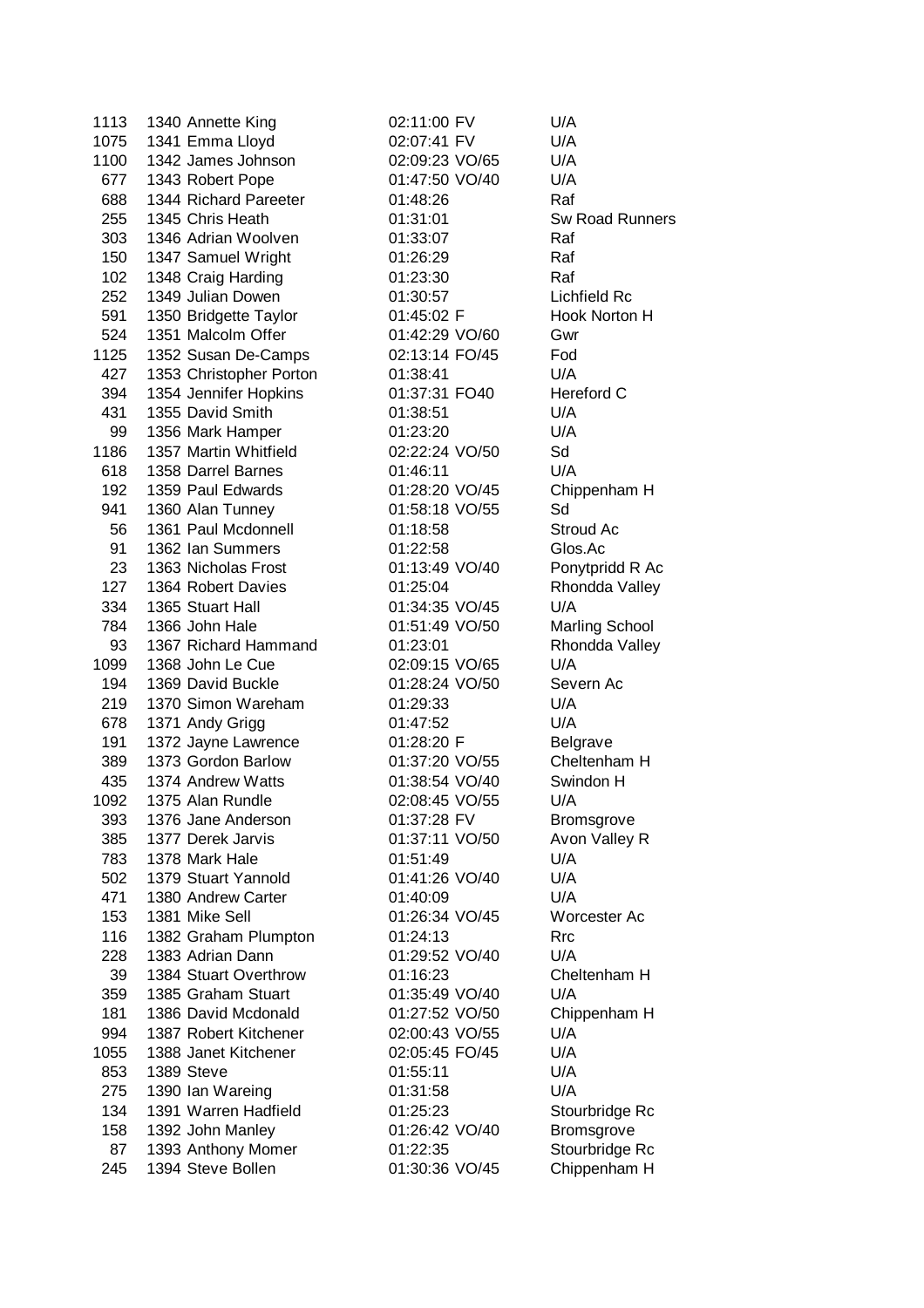| 250  | 1395 Kevin Halliday          | 01:30:53 VO/50 | Stourbridge Rc          |
|------|------------------------------|----------------|-------------------------|
| 468  | 1396 John Griffith           | 01:40:01 VO/45 | U/A                     |
| 82   | 1397 Kevin Spares            | 01:21:58 VO/45 | Avon Valley R           |
| 614  | 1398 Martin Golding          | 01:45:58 VO/40 | U/A                     |
| 771  | 1399 Jackie Green            | 01:51:15 FO40  | Fod                     |
| 257  | 1400 Peter Link              | 01:31:04 VO/55 | Slimbridge R.C.         |
| 66   | 1401 Stephen Eastaugh-Waring | 01:19:55       | City Of Bath            |
| 391  | 1402 Kevin Tomkins           | 01:37:27       | <b>Hogweed Trotters</b> |
| 249  | 1403 Peter Scarrott          | 01:30:47 VO/40 | <b>Bourton Rr</b>       |
| 667  | 1404 Lloyd Hankins           | 01:47:26       | U/A                     |
| 733  | 1405 Nicholas Dodridge       | 01:50:09 VO/40 | U/A                     |
| 298  | 1407 Brian Watt              | 01:32:59       | U/A                     |
| 74   | 1408 James Neal              | 01:20:57       | Chippenham H            |
| 71   | 1409 Keith Harris            | 01:20:44 VO/45 | Gwr                     |
| 64   | 1410 Robin Smith             | 01:19:47       | Severn Ac               |
| 350  | 1411 Ken Gardiner            | 01:35:25 VO/40 | Stroud Ac               |
| 270  | 1412 Michael Byrd            | 01:31:45       | Cheltenham H            |
| 364  | 1413 Jystin Barnett          | 01:36:02       | U/A                     |
| 70   | 1414 Mark Graham             | 01:20:39       | Cheltenham H            |
| 1156 | 1415 Julia Collins           | 02:16:58 FO/45 | U/A                     |
| 1122 | 1416 David Phillips          | 02:12:44       | U/A                     |
| 757  | 1417 Christopher Watson      | 01:50:57       | U/A                     |
| 321  | 1418 John Tarkanyi           | 01:34:04 VO/40 | <b>Nrc</b>              |
| 163  | 1419 Duncan Burns            | 01:26:50 VO/40 | Eynsham Rr              |
| 139  | 1420 Robert Hornsey          | 01:25:48       | U/A                     |
| 448  | 1421 Jeff Tyndell            | 01:39:27       | Glos.Ac                 |
| 312  | 1422 Tony Phillips           | 01:33:44 VO/40 | Griffithstown H         |
| 716  | 1423 Sharon Byrne            | 01:49:36 F     | U/A                     |
| 112  | 1424 Alan Dumper             | 01:23:54 VO/45 | Tewkesbury Ac           |
| 1167 | 1425 Melvyn Thompson         | 02:19:21 VO/60 | Kidderminster &         |
| 36   | 1426 Chris Frapwell          | 01:16:06       | Stroud Ac               |
| 209  | 1427 James Oakley            | 01:29:11 VO/40 | U/A                     |
| 692  | 1428 Grey Holbrook           | 01:48:29 VO/50 | <b>Hogweed Trotters</b> |
| 592  | 1429 Dan Smith               | 01:45:06       | <b>Cherwell Runners</b> |
| 254  | 1430 Colin Mattinson         | 01:31:00       | <b>Tri Team Glos</b>    |
| 732  | 1431 Hazel Baker             | 01:50:09 FV    | Tri Team Glos           |
| 285  | 1432 John Mujinga            | 01:32:26       | U/A                     |
| 832  | 1433 Trevor Emms             | 01:53:58 VO/40 | <b>Thawet Rr</b>        |
| 187  | 1434 Caroline Harnett        | 01:28:08 FV    | U/A                     |
| 661  | 1435 Ruth Fulford            | 01:47:12 FO/50 | Cirencester Ac          |
| 43   | 1436 Paul Major              | 01:16:33       | $Wg + EI A.C.$          |
| 176  | 1437 Andy Lee                | 01:27:40       | U/A                     |
| 316  | 1438 Seth Perky              | 01:33:57       | U/A                     |
| 193  | 1439 Alen Lettice            | 01:28:21       | <b>Bourton Rr</b>       |
| 606  | 1440 Carolyn Coleman         | 01:45:37 FV    | <b>Bourton Rr</b>       |
| 287  | 1442 Mark Davis              | 01:32:33       | U/A                     |
| 288  | 1443 Edward Roah             | 01:32:33       | U/A                     |
| 971  | 1444 John Bennett            | 01:59:35       | U/A                     |
| 1043 | 1445 Myfanwy Loudon          | 02:04:54 F     | <b>Nph Harriers</b>     |
| 656  | 1446 John Butler             | 01:47:02 VO/55 | <b>Stratford Ac</b>     |
| 156  | 1447 Peter Rodger            | 01:26:40 VO/45 | Griffithstown H         |
| 266  | 1448 David Stayt             | 01:31:33 VO/40 | Chippenham H            |
| 437  | 1449 Paul Clark              | 01:38:58 VO/50 | Gwr                     |
| 619  | 1450 Scot Hymas              | 01:46:12       | U/A                     |
|      |                              |                | U/A                     |
| 1089 | 1451 Linda Lunt              | 02:08:37 FV    |                         |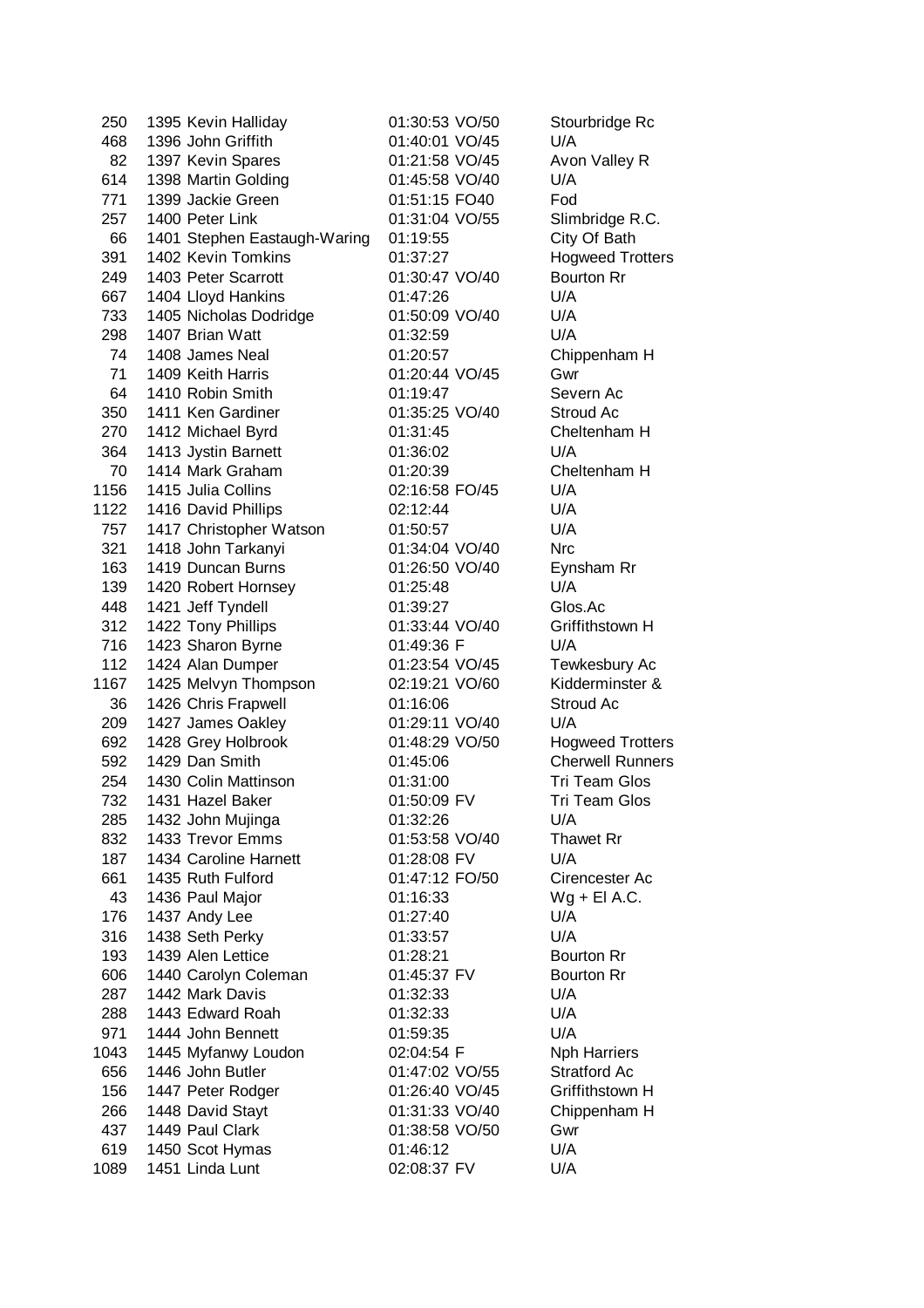| 1204 | 1452 Dave Burns                          |
|------|------------------------------------------|
| 198  | 1453 Adrian Lavery                       |
| 763  | 1454 J Mawdesley-Thoram                  |
| 162  | 1455 Martin Brasher                      |
| 790  | 1456 Terry Onions                        |
| 572  | 1457 David Bickerton                     |
| 117  | 1458 Michael Ede                         |
| 718  | 1459 John Snook                          |
| 462  | 1460 Rhian Loudon                        |
| 643  | 1461 Stephen Rees                        |
| 830  | 1463 Mel Williams                        |
|      | 67 1464 Clifford Evans                   |
| 731  | 1465 Louise Mendelsohn                   |
| 216  | 1466 David Hirons                        |
| 475  | 1467 Mike Hawker                         |
| 291  | 1468 Barrie Hobbs                        |
| 557  | 1469 Derek Seddon                        |
|      | 865 1470 Nigel Harley                    |
| 1060 | 1471 Philippa Darwent                    |
| 218  | 1472 Phil Kitson                         |
|      | 826 1473 Nicholas Hitchcroft             |
|      | 1123 1474 Alison Simba                   |
|      | 1068 1475 Martin Shipley                 |
|      | 1067 1476 Maureen Shipley                |
|      | 735 1477 James Welch                     |
| 931  | 1478 Tony Christmas                      |
| 800  | 1479 Richard Harding                     |
| 567  | 1480 Lee Barton                          |
| 1116 | 1481 Paul White                          |
| 20   | 1482 Simon Lund                          |
|      | 1011 1483 Graham Hayes                   |
| 382  | 1484 Ian Robinson                        |
| 849  | 1485 Toby Lambert                        |
| 1129 | 1487 Tess Le                             |
|      | 602 1488 Daniel Hill                     |
| 144  | 1489 Jerry Mcgarr                        |
| 94   | 1490 Ian Price                           |
| 387  | 1490 Ian Price                           |
| 521  | 1491 Leslie Pedrick                      |
| 212  | 1492 Steve Watts                         |
| 211  | 1493 Antz Males                          |
| 217  | 1494 David Saunders                      |
| 705  | 1495 Paul Stamp                          |
| 878  | 1497 Angus Donald                        |
| 879  | 1498 Catherine Drew                      |
| 1071 | 1800 Mike Adlam                          |
|      | 1801 Valerie Adlam                       |
| 1240 |                                          |
| 1049 | 1802 Peter Brand                         |
| 930  | 1803 Lewis Canning                       |
| 1266 | 1804 Samantha Canning<br>1805 Paul Cload |
| 1164 |                                          |
| 1235 | 1806 Kate Edmunds                        |
| 314  | 1807 David Gauden                        |
| 1267 | 1809 Penny Gudge                         |
| 1269 | 1810 Roger Gudge                         |

02:27:30 U/A 01:28:41 VO/40 Glos.Ac 01:51:03 U/A 01:26:49 VO/45 Veterans Ac 01:52:00 VO/45 Glos Police 01:44:24 VO/45 U/A 01:24:19 VO/45 Cheltenham H 01:49:46 VO/50 Aberdare Valley 01:39:50 FV Newport H 01:46:44 VO/50 Aberdare Valley 01:53:57 FV U/A 01:20:04 VO/40 Aberystwyth Uni 01:50:08 F Angels 01:29:26 VO/55 Droitwich A.C. 01:40:19 U/A 01:32:46 U/A 01:43:56 VO/45 Nailsea Rc 01:55:34 VO/45 U/A 02:06:14 F U/A 01:29:30 Almost Athletes 01:53:52 U/A 02:12:46 FV U/A 02:07:00 VO/40 Rolls Royce Harr 02:06:59 FO/50 Rolls Royce Harr 01:50:14 U/A 01:57:55 VO/70 U/A 01:52:31 Cheltenham H 01:44:18 U/A 02:11:25 Wye Valley R 01:13:13 Woodstock Harr 02:02:15 VO/45 Park Furnishers 01:37:02 U/A 01:55:02 VO/40 Westbury H 02:13:48 F U/A 602 1488 Daniel Hill 01:45:25 U/A 01:26:18 VO/45 Glos.Ac 01:23:03 VO/50 Croft Ambrey 01:37:15 VO/50 Croft Ambrey 01:42:25 VO/50 U/A 01:29:18 VO/45 Calne Ac 01:29:17 Newquay Ac 01:29:28 VO/50 U/A 01:48:57 VO/40 U/A 01:56:17 U/A 01:56:17 F U/A

02:07:29 VO/50 Team Williams Sy 02:38:31 FO/45 Team Williams Sy 02:05:19 VO/50 Team Williams Sy<br>01:57:54 VO/40 Team Williams Sv Team Williams Sy 03:35:22 F Team Williams Sy 02:18:51 VO/40 Team Williams Sy 02:35:40 F Team Williams Sy 01:33:51 Team Williams Sy 03:36:14 FV Team Williams Sy 03:36:16 Team Williams Sy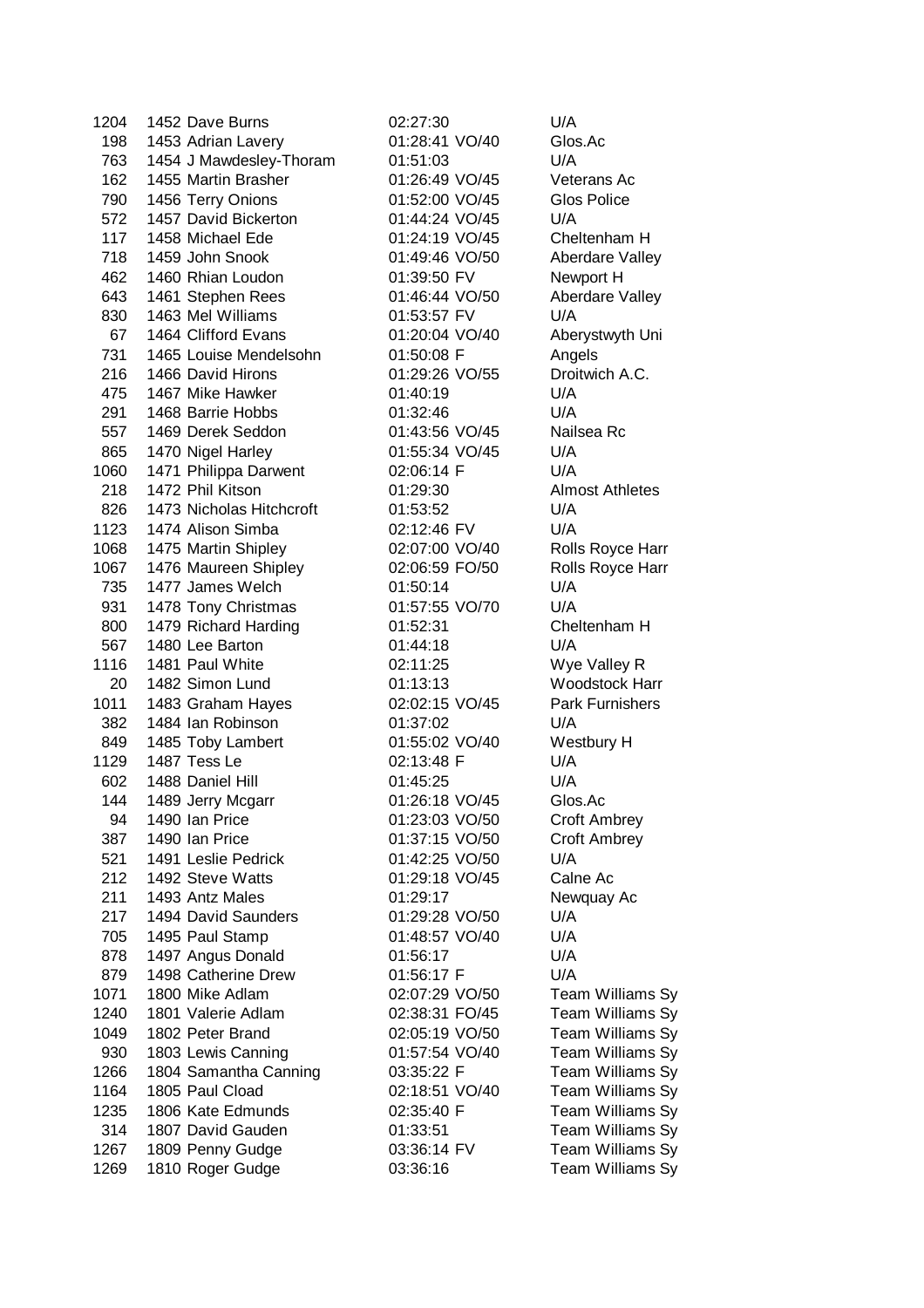| 938          | 1812 David Bolton                          | 01:58:13 VO/50 | Team Williams Sy |
|--------------|--------------------------------------------|----------------|------------------|
| 907          | 1813 Svein Holm                            | 01:57:06 VO/40 | Team Williams Sy |
| 1007         | 1814 Ase Michelet                          | 02:02:01 VO/45 | Team Williams Sy |
| 514          | 1815 Tamsin Neale                          | 01:42:03 F     | Team Williams Sy |
| 1111         | 1816 Nick Page                             | 02:10:35       | Team Williams Sy |
| 463          | 1817 Ian Pockett                           | 01:39:51       | Team Williams Sy |
| 822          | 1818 Mark Reynolds                         | 01:53:34       | Team Williams Sy |
| 1131         | 1819 David Smith                           | 02:13:59 VO/40 | Team Williams Sy |
| 1265         | 1820 Terse Sorenson                        | 03:35:21       | Team Williams Sy |
| 759          | 1821 Per Utby                              | 01:50:59 VO/45 | Team Williams Sy |
| 1230         | 1822 John Woodward                         | 02:34:11 VO/45 | Team Williams Sy |
| 1177         | 1823 John Barber                           | 02:20:06 VO/40 | Team Williams Sy |
| 1244         | 1824 Michelle Barber                       | 02:43:55 FV    | Team Williams Sy |
| 1097         | 1825 Hugo Crombie                          | 02:09:08 VO/40 | Team Williams Sy |
| 1200         | 1826 Neil Downton                          | 02:25:43       | Team Williams Sy |
| 1213         | 1827 David Guest                           | 02:30:33       | Team Williams Sy |
| 1195         | 1828 Malcolm Gulliver                      | 02:24:18 VO/45 | Team Williams Sy |
| 664          | 1829 Chris Jarrold                         | 01:47:16       | Team Williams Sy |
| 745          | 1830 Philip Jeffery                        | 01:50:40 VO/50 | Team Williams Sy |
| 744          | 1831 John Morgan                           | 01:50:37 VO/50 | Team Williams Sy |
| 1146         | 1834 Steven Oakley                         | 02:15:03       | Team Williams Sy |
| 652          | 1835 Paul Rendell                          | 01:46:55 VO/45 | Team Williams Sy |
| 825          | 1837 Tim Rosser                            | 01:53:50 VO/40 | Team Williams Sy |
| 859          | 1840 Patrick Taylor                        | 01:55:20       | Team Williams Sy |
| 1245         | 1843 Jenny Price                           | 02:46:05 FO/50 | Team Williams Sy |
| 1271         | 1844 Annette Karmiloff-Smith               | 03:42:46 FO/50 | Team Williams Sy |
| 1272         | 1845 Wade Naylor                           | 03:42:47       | Team Williams Sy |
|              |                                            |                | Team Williams Sy |
| 1237<br>1255 | 1846 Bryony Whiting<br>1848 Michael Thomas | 02:36:24 F     |                  |
| 1254         |                                            | 03:06:29       | Team Williams Sy |
|              | 1849 Sharon Thomas                         | 03:06:25 F     | Team Williams Sy |
| 1252         | 1850 Kate Humphreys                        | 03:03:18 F     | Team Williams Sy |
| 1262         | 1852 Julia Grant                           | 03:24:43 VO/50 | Team Williams Sy |
| 1238         | 1853 Sandra Ewing                          | 02:36:28 F     | Team Williams Sy |
| 1261         | 1854 Sarah Paterson                        | 03:24:42 F     | Team Williams Sy |
| 1270         | 1855 Gaia Scerif                           | 03:42:45 F     | Team Williams Sy |
| 1128         | 1856 John Cahill                           | 02:13:34 VO/50 | Team Williams Sy |
| 1247         | 1858 Alison Bissell                        | 02:47:01 F     | Team Williams Sy |
| 1256         | 1859 Claire Hurst                          | 03:18:37 FV    | Team Williams Sy |
| 1257         | 1860 Linsey Grant                          | 03:18:39 F     | Team Williams Sy |
| 1260         | 1861 Viv Sharp                             | 03:20:21 FO/50 | Team Williams Sy |
| 424          | 1862 Geoff Murphy                          | 01:38:36 VO/45 | Team Williams Sy |
| 1031         | 1863 Sean Hackett                          | 02:04:08 VO/45 | Team Williams Sy |
| 1178         | 1864 Nicholas Bishop                       | 02:20:07       | Team Williams Sy |
| 1268         | 1865 Ann Pedder                            | 03:36:15 FO/40 | Team Williams Sy |
| 996          | 1866 Richard Carr                          | 02:00:52       | Team Williams Sy |
| 1248         | 1867 Judith Barr                           | 02:48:01 FO/45 | Team Williams Sy |
| 600          | 1868 Olaf Stalsberg                        | 01:45:24 VO/50 | Team Williams Sy |
| 428          | 1869 Rosemary Ricketts                     | 01:38:46 F     | Team Williams Sy |
| 1108         | 1871 Alexander Griffiths                   | 02:10:15       | Team Williams Sy |
| 423          | 1872 Peter Grant                           | 01:38:32       | Team Williams Sy |
| 1258         | 1873 Graham Ure                            | 03:20:19 VO/40 | Team Williams Sy |
| 1259         | 1874 Sarah Ure                             | 03:20:20 FV    | Team Williams Sy |
| 1234         | 1875 Stephen Paine                         | 02:35:39       | Team Williams Sy |
| 675          | 1876 Chris Lowden                          | 01:47:43       | Team Williams Sy |
| 1162         | 1877 Suzanne Berriman                      | 02:18:46 F     | Team Williams Sy |